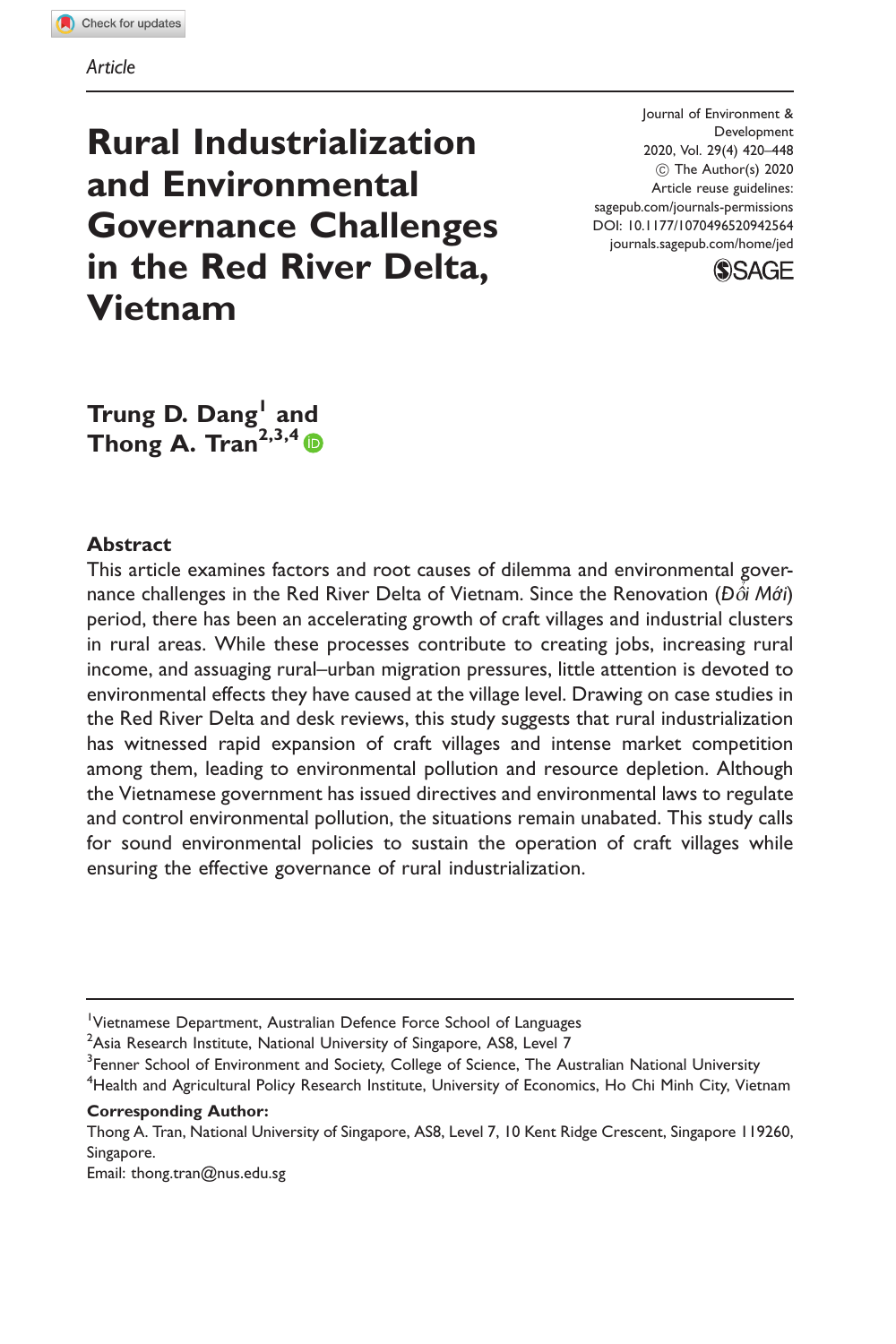#### Keywords

craft villages, environmental governance, environmental pollution, rural industrialization, Red River Delta, Vietnam

Over the last 20 years, the image of many traditional craft villages in Bac Ninh province has been transformed into a new modernized version; the number of extravagant houses has grown over time; nice new roads have been built for cars and trucks going into the villages to transport raw materials . . . But sadly, it is just superficial, because the fragmented and spontaneous development and an inadequate planning of many craft villages in Bac Ninh have caused extreme damage to the environment. (Tuan, 2018)

This is a piece of text extracted from thousands of similar media items concerning the consequences of emerging small rural industries and their environmental impacts after two decades of government promotion of craft industries as part of initiatives to industrialize and modernize rural areas.

For some time, Vietnam has been praised as a phenomenal economic success. Originally as one of the poorest countries in the world at the outset of the  $D\delta i$  $M\acute{o}i$  (Renovation policy) in the mid-1980s, the country has sustained fast economic growth and recently leaped up to the middle-income status. Vietnam has also been praised for its remarkable progress in poverty reduction and human development. The poverty rate fell rapidly from 50% in the early 1990s to 3% in 2018 (World Bank, 2018). This progress has been achieved through Vietnam's industrialization and transition toward a market-based and open economy since the  $D\dot{\delta}i$  Mó<sup>-i</sup> period and the integration into the World Trade Organization in 2007 (Nguyen et al., 2016).

By the same token, this process has also been marked by agricultural decollectivization, farmland allocation to individual households, and trade liberalization policies, which together have released the tremendous growth potential for the rural Vietnam. Agricultural production has been revitalized, making Vietnam escape from chronic food deficits to being one of the world's largest rice exporters. Along with the urban-based industrialization through development of Industrial Zones and Export Processing Zones, Vietnam has also witnessed the revival and emergence of rural industries that had been significantly suppressed during the collectivization period. The government's recognition of the private sector, the removal of restrictions on entrepreneurial freedom, and continuing rural unemployment pressure have led to a recovery of craft production in many villages (Spitzenpfeil, 1999).

Recognizing the benefit of small rural industries and the limitations of urbanbased and foreign direct investment-led industrialization in generating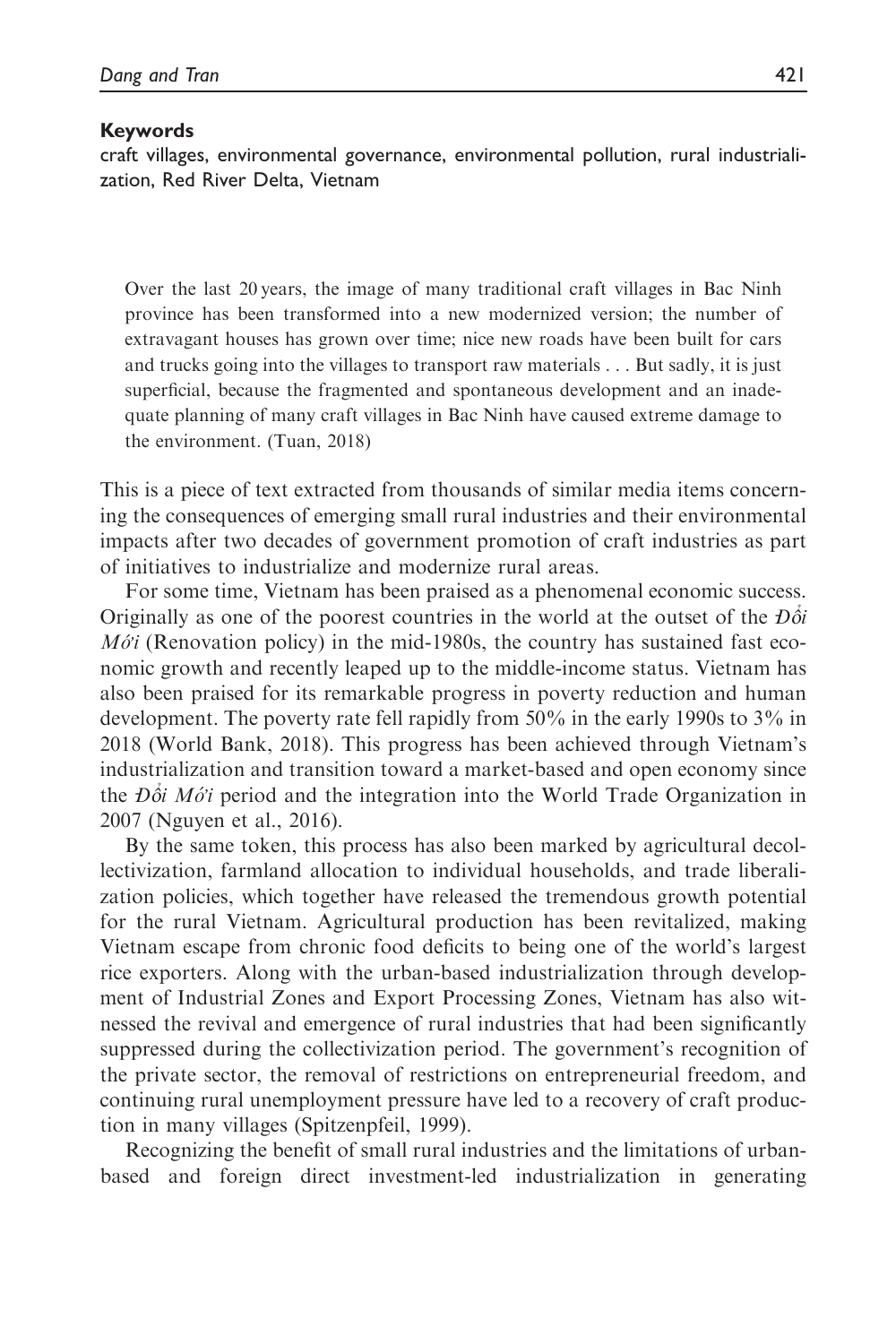employment and improving rural income, Vietnamese policy makers decided to encourage the development of domestic small and medium enterprises (SME) and small rural industries and initiate rural industrialization and the modernization of the rural sector. Since 2000, the central government has initiated several policies to promote the development of rural nonfarming businesses and craft villages. The promotion of these enterprises forms an essential component of state-led industrialization and modernization in rural areas.

Inspired by the economic success of rural industrialization in some Asian countries, especially the Township and Village Enterprises in China and the effectiveness of the "One Village, One Product" (mot lang mot san pham) movement initiated in Japan, Vietnamese policy makers and aid donors have called for accelerating rural industrialization and modernization in rural areas. A new program "One Village, One Occupation" ( $m\tilde{\delta}i$  lang mo $\tilde{\rho}t$  nghe $\tilde{\rho}$ ) has been promoted (Institute for Policy and Strategy for Agriculture and Rural Development, 2018). Since then, rural industrialization has intensified, and the number of craft villages and rural industrial clusters has grown quickly. There were 1,450 craft villages in 2006, but now this figure has passed 5,000 (Phu, 2019). Craft villages now employ a total workforce of about 15 million, and their exports average US\$1.7 billion per year. Small rural industries make significant contribution to creating jobs, increasing rural income, reducing rural poverty rate, and assuaging rural–urban migration pressures.

Although small rural industries contribute substantially to the rural economy and society, these benefits have come at the cost of severe environmental pollution and resource depletion. Since the 1990s, pollution in industrial villages has become an important focus of national and local concerns. Although the Vietnamese government has issued directives and environmental laws to regulate rural industrial activities and control pollution, pollution in industrial villages remains unresolved but is even increasing rapidly. As rural industries have expanded, modernized, and diversified their products to meet international and domestic demands, environmental challenges have increased exponentially. Severe pollution contaminates the air, water, and soil with respective impacts on agricultural production, the health, and welfare of local residents and neighboring communities. The rapid growth of rural industries has also caused depletion of many local resources such as timber, clay, plant leaves, and groundwater.

This study aims to identify key drivers for the emergence of rural industry and its impact on the local environment and human health. The article argues that the environmental governance challenges of Vietnam's small rural industries are derived not only from the characteristics of rural industries themselves but also from the impracticability of current legislations and the competing goals and priorities of local governments that are in charge of environmental protection within their jurisdictions. It adds an important empirical contribution to the scholarship of environmental governance, which has been a big challenge in most developing countries, especially in the area of rural industrialization.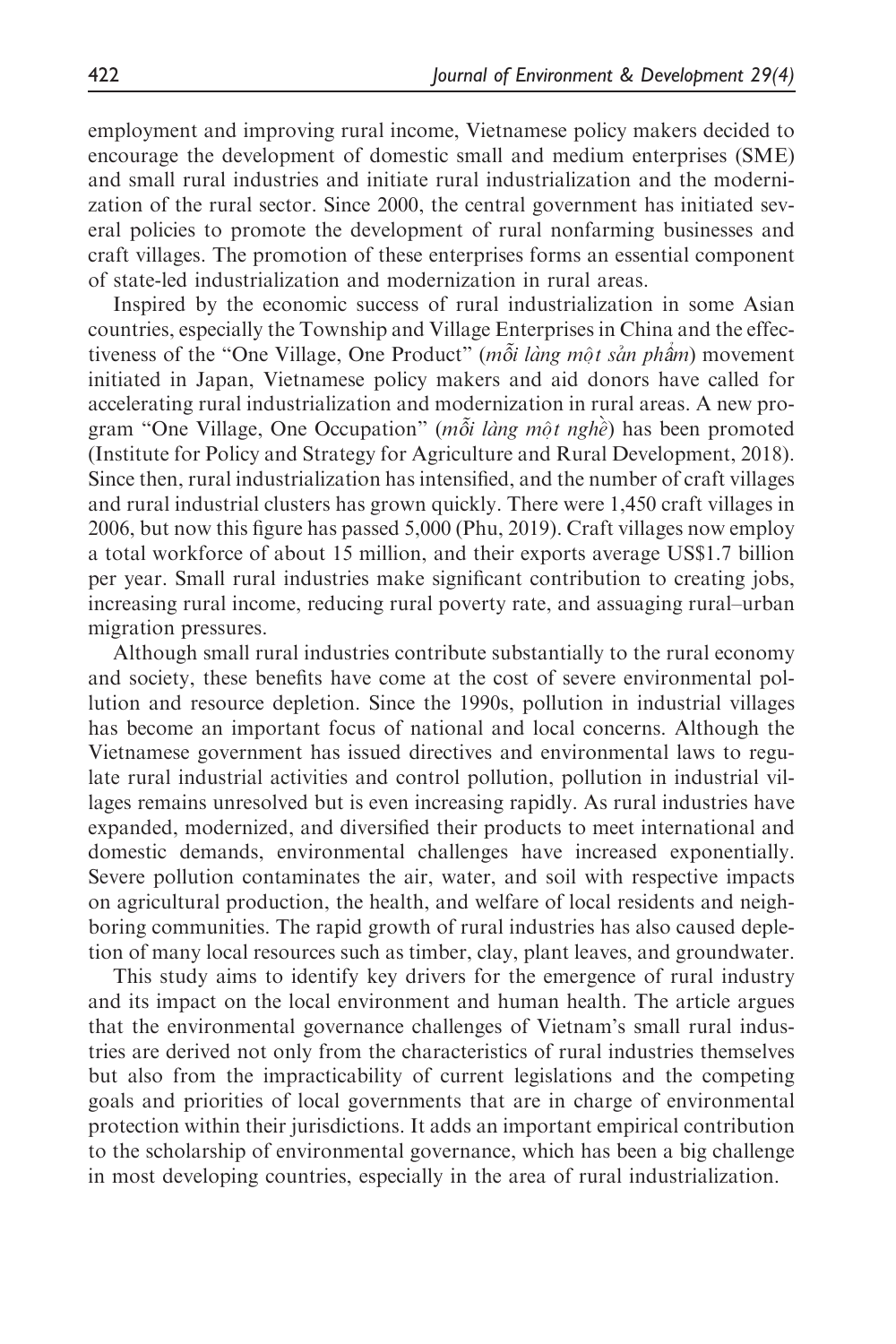## Research Methods

This study was based on four case study villages in the Red River Delta, Northern Vietnam. The four cases include (a) Duong Noi (a textile village in Ha Dong, Hanoi), (b) Nha Xa (a silk village in Ha Nam Province), (c) Duong Lieu (a food processing village in Ha Tay, Hanoi), and (d) Phong Khe (a recycled paper village in Bac Ninh Province; Table 1). The selection was conditioned upon the fact that the villages had high levels of water pollution and were situated in provinces at varying distances from Hanoi, the capital city of Vietnam.

Semistructured interviews were employed as the main approach for data collection that lasted from 2009 to 2012. More than 100 key respondents were recruited for interviews, including local inhabitants and local and national government officials (see Table 1). Apart from the fieldwork data, we collected a large quantity of secondary sources from media, government documents, and national and international scientific reports. Concerning these, we adopted the qualitative content analysis approach to identify themes and patterns that arise out of the texts (Hsieh & Shannon, 2005). The NVivo (version 12) was applied to implement the analysis. We used the software to query the transcribed texts for analysis, by which we also cross-checked the validity of the collected data (Bazeley & Jackson, 2013).

# Development of Small Rural Industries in Vietnam

#### Rural Industrialization Process in Vietnam

Since the early 1990s, Vietnam has witnessed an increase in the share of rural population engaged in nonfarm activities. This could be seen as a response to the "push" of rural growing underemployment due to the problem of small family landholdings, while in some cases, it has been a response to the "pull" of new opportunities in rural economy. Nonfarm self-employment was the highest in the Red River Delta that had the highest population density and the highest number of craft villages (World Bank, 2005). Vietnamese policy makers recognized a variety of benefits of nonfarm activities, especially craft villages and SMEs including generating jobs, stimulating economic growth, and rural development.

To promote the development of SMEs and facilitate rural industrialization, the Enterprise Law was approved by the National Assembly in 1999. Several policies were subsequently introduced to promote and reinforce the development of SMEs, nonfarming businesses, rural industries, and rural industrialization (Table 2). The Vietnam's 10-year Socio-Economic Development Strategy of 2011–2020 continued to emphasize the importance of the private sector toward achieving the country's vision to become an industrialized nation by 2020.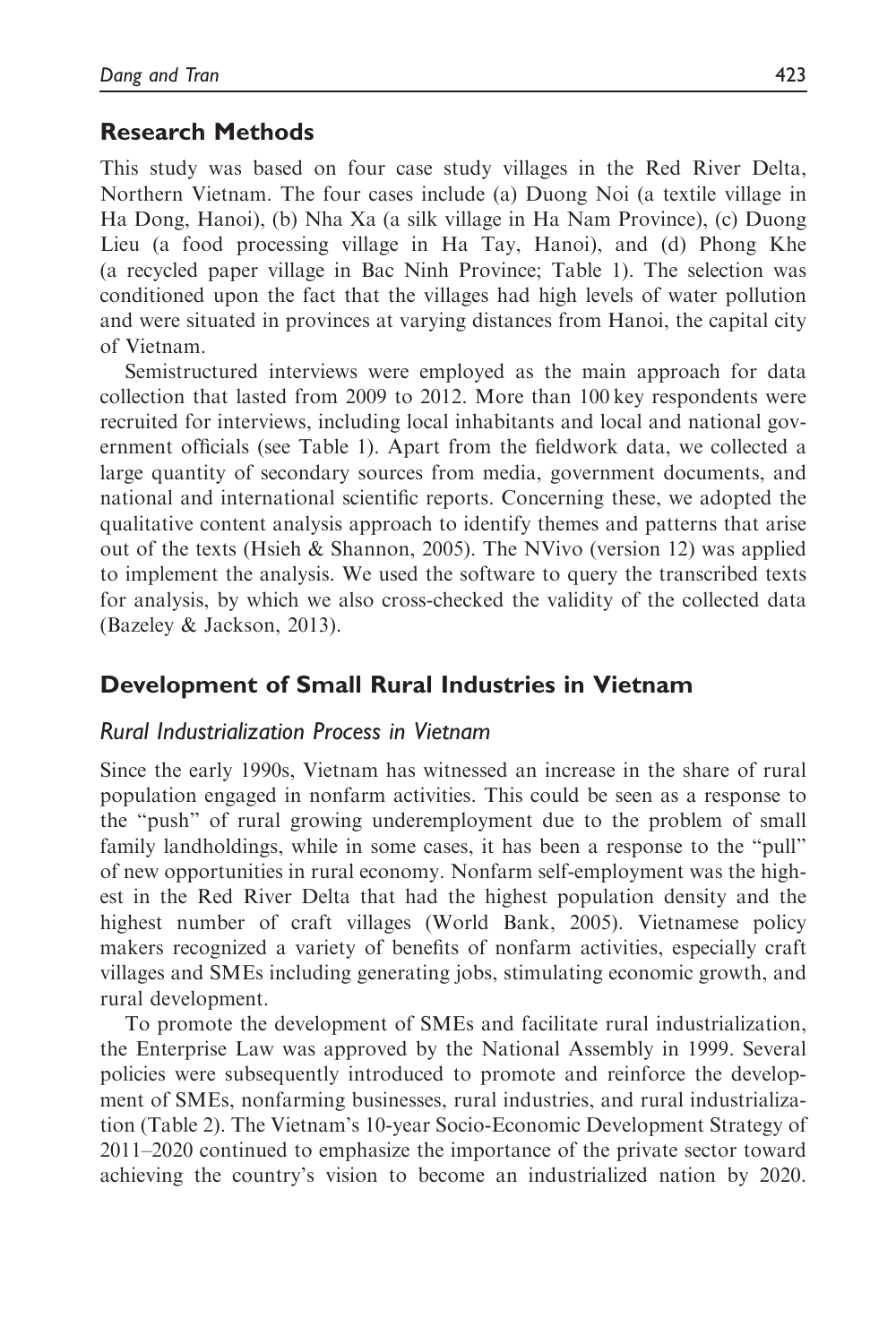| Table 1. The Four Selected Case Study Villages. |                                 |                               |                                                                                                                                                                                                        |                          |
|-------------------------------------------------|---------------------------------|-------------------------------|--------------------------------------------------------------------------------------------------------------------------------------------------------------------------------------------------------|--------------------------|
| Village/commune name                            | District/province               | Products                      | Number of craft enterprises and households                                                                                                                                                             | respondents<br>Number of |
| Duong Lieu                                      | Hoai Duc/Ha Tay                 | Arrowroot noodles<br>and malt | Over 2,500 households engaged in different<br>stages of food processing, including                                                                                                                     | 30                       |
| Nha Xa/Moc Nam                                  | Duy Tien/Ha Nam                 | Silk products                 | 500 wet cassava starch-producing workshops<br>30 dyeing households; 186 silk producing,<br>households; and 30 trading households<br>Two medium dyeing enterprises and<br>thread preparing, and weaving | 35                       |
| Duong Noi                                       | Ha Tay/Hanoi                    | Textile                       | and 100 animal husbandry households<br>29 large textile enterprises,<br>800 small trading shops,                                                                                                       | 20                       |
| Phong Khe                                       | Yen Phong District,<br>Bac Ninh | Recycled paper                | 194 enterprises including 65 large enterprises;<br>200 subsidiary households                                                                                                                           | $\overline{c}$           |
|                                                 |                                 |                               |                                                                                                                                                                                                        |                          |

| ١<br>Ĭ |
|--------|
| Í      |
| í      |
|        |
| ı      |
| ş      |
|        |
|        |

424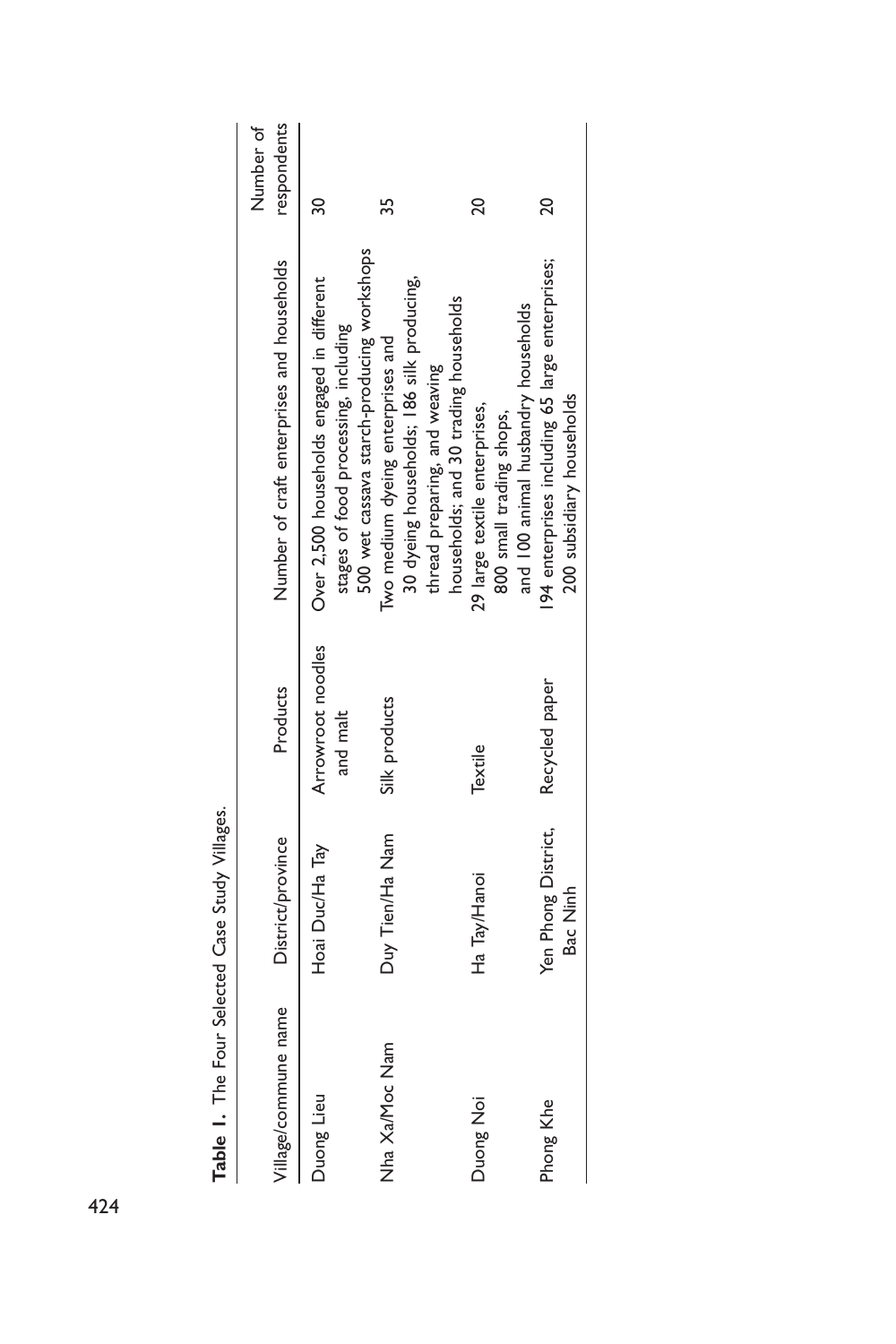| Name                             | Objectives                                                                                                                                                                                                                                                                                                                                                                  | Year<br>enacted |
|----------------------------------|-----------------------------------------------------------------------------------------------------------------------------------------------------------------------------------------------------------------------------------------------------------------------------------------------------------------------------------------------------------------------------|-----------------|
| Decree No. 52/<br>2018/ND-CP     | Sets policies and promotes the development of rural<br>industries and craft villages including traditional<br>crafts and traditional craft villages.                                                                                                                                                                                                                        | 2018            |
| Decree No. 68/<br>2017/ND-CP     | Promotes the management and the development of<br>industrial clusters; investment projects in business<br>and production in craft village's industrial clusters<br>are exempt from land rent for 11 years and eligible<br>to receive state credits under 70% of total<br>investment capital.                                                                                | 2017            |
| Decision No.<br>1600/QD-TTg      | Approves the national target program on new rural<br>development for 2016-2020 period; combining<br>agricultural development and industrial-service<br>development by encouraging rural labor-intensive<br>industries and encouraging the model of "One<br>Village, One Occupation."                                                                                        | 2016            |
| Decision No.<br>800/QD-TTg       | Approves the national target program on building a<br>new countryside during 2010-2020; preserving<br>and developing traditional craft villages under the<br>motto "One Village, One Product"; develops new<br>rural industry according to the strength of each<br>locality.                                                                                                | 2010            |
| Decision No. 105/<br>2009/QD-TTg | Regulates establishment and expansion of industrial<br>clusters, a delimited geographical area without<br>residents in which enterprises, industrial and cot-<br>tage-industrial production are concentrated.<br>Polluting production establishments will also be<br>arranged in new industrial clusters after being<br>relocated from craft villages or residential areas. | 2009            |
| Resolution No. 24/<br>2008/NO-CP | Implements the Resolution of the 7th plenum of 10th<br>Party Central Executive Committee on agricul-<br>ture, farmers, and rural areas toward the national<br>industrialization and modernization, including the<br>program of "One Village, One Occupation."                                                                                                               | 2008            |
| Decree No. 66/<br>2006/ND-CP     | Promotes the development of rural nonfarming<br>businesses. The Ministry of Agriculture and Rural<br>Development is responsible for formulating a<br>master plan on development of rural nonfarming<br>businesses at national level. Provincial People's<br>Committees are responsible for development<br>planning in their respective localities; encourages               | 2006            |

Table 2. Vietnam's Policies on the Promotion of Small and Medium Enterprises (SMEs) and Rural Industrialization.

(continued)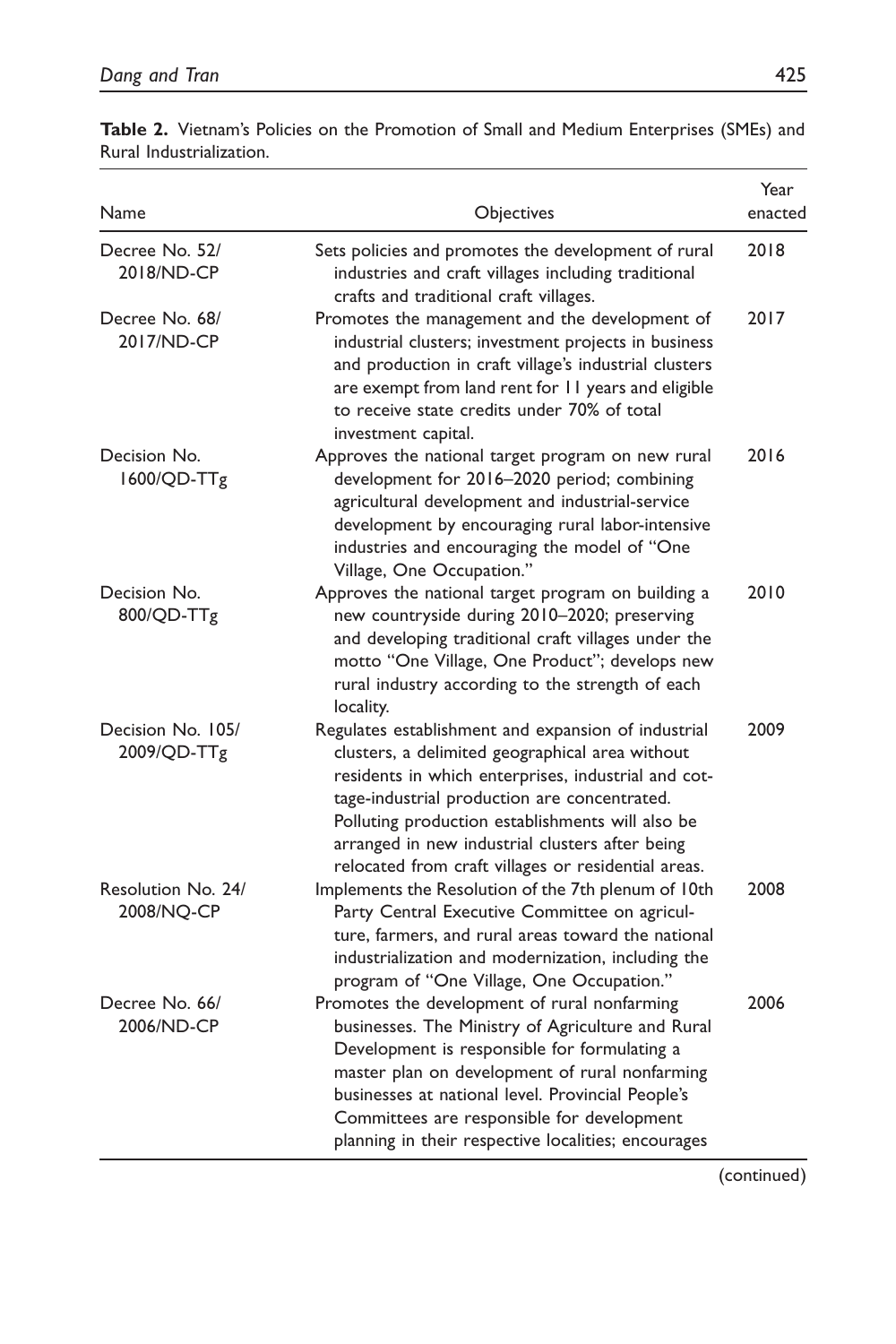| <b>Name</b>                            | Objectives                                                                                                                                                                                                                                                                              | Year<br>enacted |
|----------------------------------------|-----------------------------------------------------------------------------------------------------------------------------------------------------------------------------------------------------------------------------------------------------------------------------------------|-----------------|
|                                        | individuals and craft village enterprises to invest in<br>infrastructure of craft villages and rural industrial<br>clusters.                                                                                                                                                            |                 |
| Instruction No. 24/<br>2005/CT-TTg     | Calls for continuous strengthening of the imple-<br>mentation of the Resolution No.15-NO/TW on<br>accelerating rural industrialization and moderni-<br>zation from 2001 to 2010; creating conditions for<br>the formation of rural industrial parks and clusters<br>and craft clusters. | 2005            |
| Decree No. 134/<br>2004/ND-CP          | Encourages the development of rural industry,<br>including small- and medium-sized enterprises,<br>cooperatives, and individual business households.                                                                                                                                    | 2004            |
| Resolution No.<br><b>IS/TO-TW</b>      | Calls for accelerating rural industrialization and<br>modernization from 2001 to 2010, calling for<br>supporting and encouraging the development of<br>rural industries.                                                                                                                | 2002            |
| Decree No. 90/<br>2001/ND-CP           | Provides support for the development of SMEs and<br>considers their development as an important<br>strategy for socioeconomic development and<br>acceleration of the national industrialization and<br>modernization.                                                                   | 2001            |
| Decision No. 132/<br>2000/QD-TTg       | Promotes the development of rural nonfarming<br>businesses; the rural craft establishments enjoy<br>preferential treatment in terms of land policy, raw<br>materials, credit, and investment.                                                                                           | 2000            |
| Law on enterprises No.<br>13-1999-OH10 | Promotes the industrialization and modernization of<br>the country; promotes economic reform and<br>ensures freedom and equality in business of<br>enterprises; protects lawful rights and interests of<br>investors.                                                                   | 1999            |

#### Table 2. Continued.

The strategy specifies the government's role in creating favorable conditions for the private sectors, especially SMEs, which is considered a driving force for economic growth (Benedikter et al., 2013).

Since the government recognized the specific role of SMEs, registered SMEs grew quickly from 63,000 in 2002 to around 270,000 in 2007 (Nguyen et al., 2015) and up to around 500,000 in 2016, accounting for 98% of the total operational businesses and contributing 45% of Vietnam's gross domestic product (Dung, 2016). According to a survey of SMEs conducted in 2011, about 70%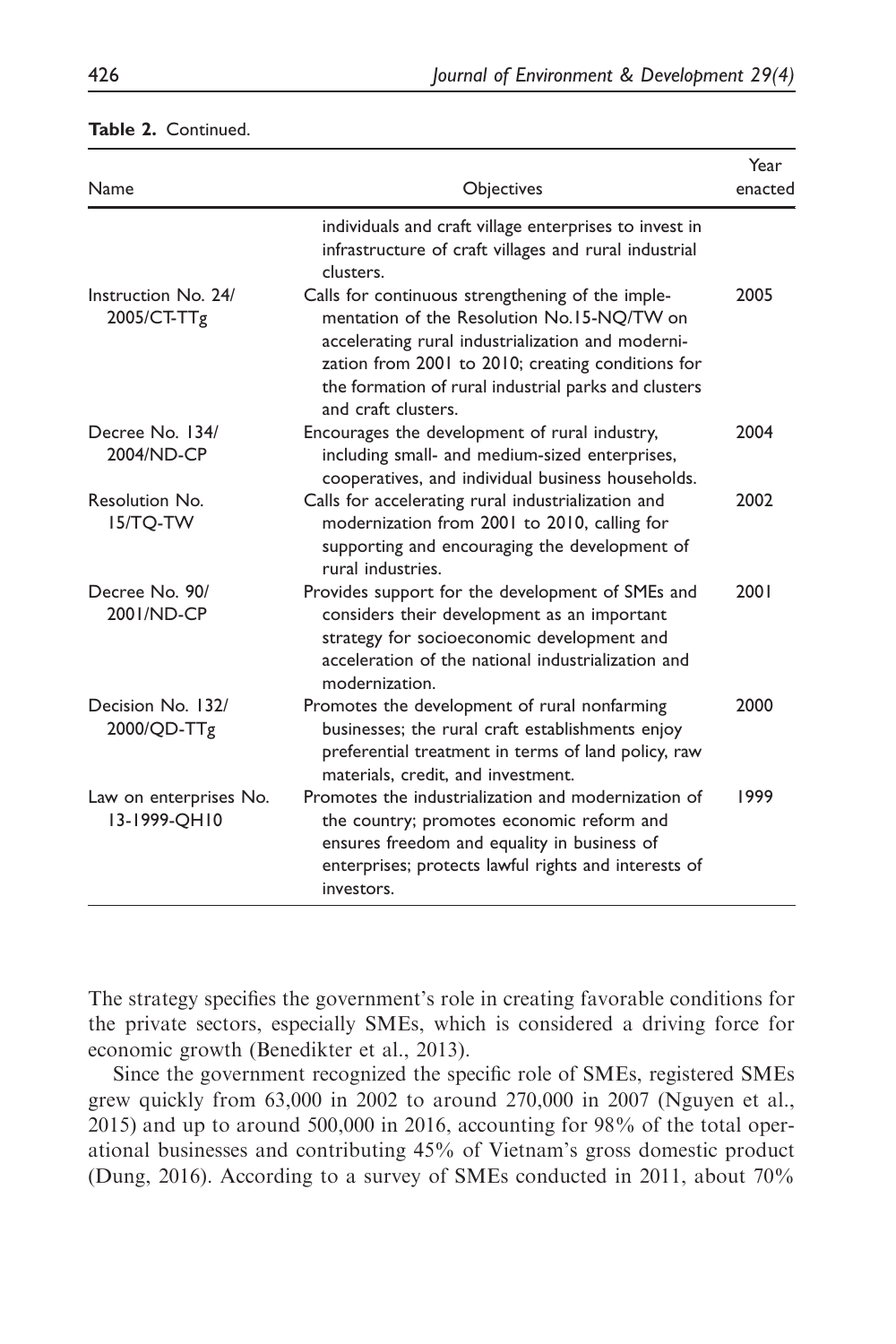| Years             | 2008      | 2010      | 2012      | 2014      | Total         |
|-------------------|-----------|-----------|-----------|-----------|---------------|
| Gender manager    |           |           |           |           |               |
| Female            | 328 (55%) | 331 (54%) | 291 (52%) | 254 (48%) | 1,204(52%)    |
| Male              | 271 (45%) | 282 (46%) | 272 (48%) | 276 (52%) | $1,101$ (47%) |
| Formal enterprise |           |           |           |           |               |
| Informal          | 470 (78%) | 471 (77%) | 444 (79%) | 409 (77%) | 1,794 (78%)   |
| Formal            | 129 (22%) | 142 (23%) | 119(21%)  | 121(23%)  | 511(22%)      |
| Total labor       |           |           |           |           |               |
| 1-3 workers       | 508 (86%) | 509 (84%) | 469 (84%) | 428 (81%) | 1,914(84%)    |
| 4–6 workers       | 61(10%)   | 71 (12%)  | 58 (10%)  | 72 (14%)  | 262 (11%)     |
| 7-62 workers      | 25 (4%)   | 28 (5%)   | 31 (6%)   | 29 (5%)   | 113(5%)       |

Table 3. Characteristics of Vietnam's Household Enterprises.

Source. Kinghan and Newman (2017).

were microenterprises, the majority of which were household enterprises (Table 3), and only about 6% were medium enterprises (Vu & Doan, 2015). According to a World Bank report in 2016, while household enterprises have significantly improved living standards for millions of Vietnamese, they are limited in their potential for productivity growth (Figure 1).

## Expansion of Craft Villages in the Red River Delta

The growth of household enterprises and SMEs has occurred in parallel with the growth of the craft industry. In response to new market opportunities, peasants and artisans actively engaged in all kinds of profit-making ventures, producing commodities such as wood carving, making objects of worship, foodstuffs, weaving, pottery, and sewing for the domestic market and export. A household enterprise could function as a small business, employing family members (fullor part-time) and hiring additional labor on a daily or piecework basis (DiGregorio, 2008). Meanwhile, many households continued to engage in farming and increasingly diversified their activities and sources of income. According to a recent study, livelihood diversification contributes to improving rural households' welfare, and the most beneficial form of diversification was into household enterprise (Bui & Hoang, 2011).

Traditionally, craft production in Vietnam has been largely undertaken by small household units. Now besides family-based workshops (kinh te<sup> $\hat{h}$ </sup> gia *dinh*), other types of enterprises, such as small-scale cooperatives (*t*<sup> $\acute{\text{o}}$ </sup> *san xu* $\ddot{\acute{a}}$ *t*), large-scale cooperatives (h*op tác xã*), registered private enterprises (*doanh nghiệp* tư nhân), limited companies (công ty trách nhiệm hữu hạn), and joint-stock companies (công ty cô phân), have emerged along with the market economy (Mahanty & Dang, 2013). According to a 2008 survey by Ministry of Natural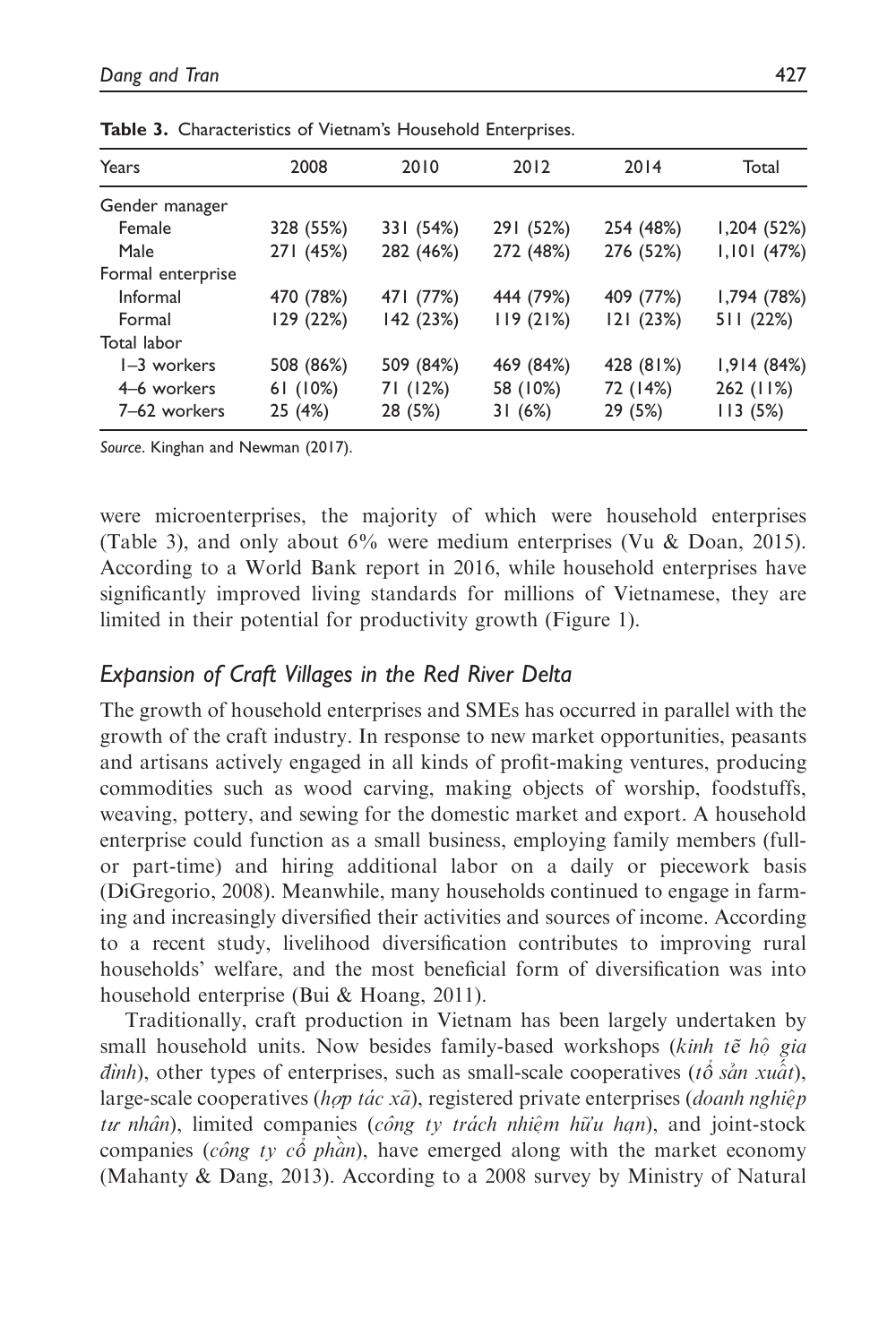

Figure 1. The Distribution of Informal and Formal Employment in Vietnam. Source. World Bank (2016).

Resources and Environment (MONRE), 72% of production units in craft villages were small households or small-scale family-based workshops, 18% were cooperatives, and 10% were large-scale registered private enterprises (MONRE, 2008).

While classifying craft enterprises is useful for identifying the legal status of craft enterprises (e.g., registered or unregistered), these classifications did not necessarily reflect their true scale of production, which varies considerably from village to village. In Nha Xa and Duong Lieu, production systems were highly complex and interdependent and involved numerous small-scale, largely unregistered enterprises. Most of these enterprises used family labor, sometimes supplemented with a small number of additional workers. There were a few medium enterprises with more than 10 regular workers (unregistered; interviews in Duong Lieu and Nha Xa, March and July 2010).

In contrast, Duong Noi featured 29 medium- to large-scale workshops and the main stages of textile production—weaving, dyeing, printing, and marketing—were all handled within the one enterprise. Each enterprise employs from 30 to 60 regular workers and 60 to 200 seasonal workers. Only four of the workshops were registered as companies and two as joint ventures. A mix of scales and complex production chains was found in Phong Khe, where large-, medium-, and small-scale paper-processing factories were supported by thousands of smaller household businesses (with fewer than three workers) and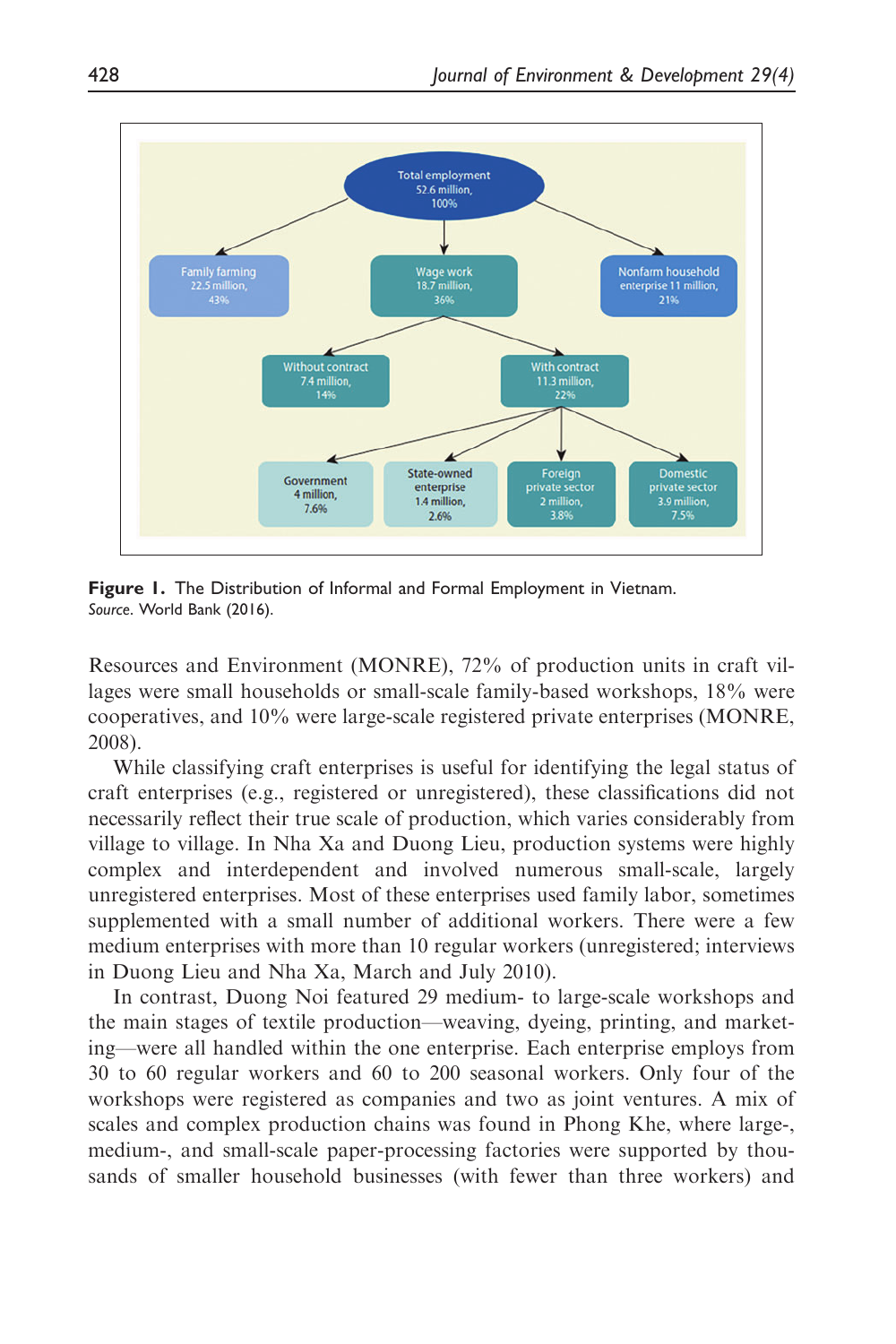subcontractors that sorted, weighed, carried wastepaper, printed, packaged, or traded the finished product. Only seven of these enterprises were formally registered. In interviews, owners of medium-sized enterprises expressed a reluctance to register their workshops, although it is regulated that a family-based workshop with more than 10 workers has to be registered. One of them expressed,

My enterprise produces 2,000 tons of box and carton paper per year. It has 20 regular workers but still functions as family-based workshop. I do not want to expand more because if we expand more, it is too hard for me to control because of lack of skills and capacity . . . I think with my current size, it is easier for me to manage everything. It is more suitable for me to control a family or medium enterprise. (Interview with Mr. Minh, Phong Khe, April 2010)

In 2005, Vietnam had about 1,450 craft villages. More than half of them were located in the Red River Delta. Craft villages now specialize in the production of not only traditional crafts (e.g., agro-food processing, silk production, embroidery, etc.) but also newer activities such as solid waste recycling (such as paper, plastic, metals, e-waste recycling; Dang et al., 2010). The most recent government report suggests that by 2016, Vietnam had 5,411 craft villages, including 1,864 traditional villages, $<sup>1</sup>$  with 115 recognized traditional crafts. The number of</sup> craft households in rural areas grew by 8.8% to 9.8% per year and brought an annual export value of US\$1.7 billion (Vietnamnet, 2017a). They play an important role in not only creating jobs and reducing rural–urban migration but also enhancing the living standards of rural households (Bui  $\&$  Hoang, 2011).

# Market Competitiveness and Livelihood Imperative

Despite difference in type of products, scale of production, and market targets, most craft producers share similar constraints in the form of old technology, the use of family homes as production sites, lack of space, and shortage of capital. Over the past decades, there has been a sharp increase in the number of craft enterprises and craft villages that conducted the same production stage or produced the same product. This led to fierce market competition among producers in a craft village and among craft villages and between Vietnamese crafts with their neighbors. A craft trader who also was a chairman of the Farmer Association in Duong Lieu complained about his diminishing income:

We have to face the competition which has become much more and more fierce. Another problem is that the state has not introduced any measure to protect the trademarks of local products. (Interview, April 2010)

Vietnam's rapid industrialization has come at the significant cost of environmental pollution. Craft producers struggled to maintain market competitiveness and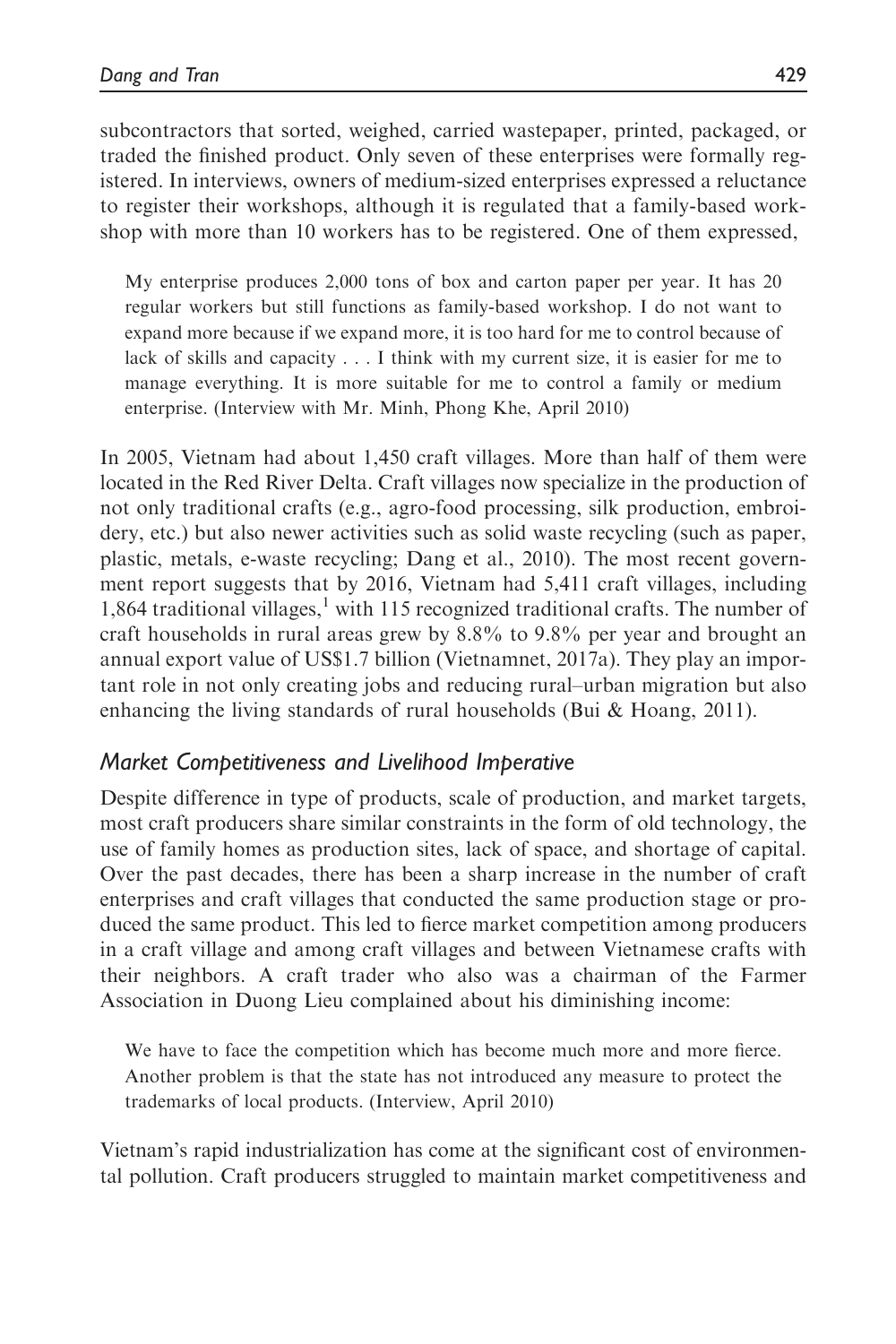their livelihood imperative to continue and expand production offered them little choice to conform to environmental rules. The increased number of craft villages has gone in parallel with rapid depletion of natural resources and the increased level of pollution, which negatively affect the health and the living conditions of the population living nearby. Environmental pollution is thus seen as a scar on Vietnam's prospects for sustainable development (World Bank, 2016).

# Environmental Degradation, Resource Depletion, and Health Effects

#### Environmental Degradation and Resource Depletion

A craft village has a high population density and is often located near a river system. Almost all craft households and enterprises use their houses and gardens as production sites. The use of old, low-cost, and inefficient technologies is also often a primary feature of craft enterprises. Due to capital constraints, many craft workshops continue to use old machinery that was purchased from staterun factories prior to  $D\dot{\delta}i$  Mó<sup>t</sup>i. Many enterprises were classified as "semimechanized," having a low degree of mechanization or still using manual technology that does not meet basic health, safety, and hygiene requirements (Dang et al., 2005; Konstadakopulos, 2008; O'Rourke, 2004).

Our observations confirm that the level of mechanization and modernization varies from one village to another and from one enterprise to another. For instance, in Duong Lieu and Nha Xa, where small family-based workshops are dominant and where livelihoods are still partially dependent on farming, production is less mechanized than that in Phong Khe and Duong Noi, where livelihoods are primarily derived from craft production and are now quite independent of farming.

During the processes of mechanization and production expansion, many traditional craft villages have become intensive industrial sites, of which use of machinery, labor, materials, and energy can be compared with larger industrial zones. For example, Phong Khe craft village had produced traditional paper since the 15th century that was primarily used for calligraphy, painting, and fireworks. In the wake of  $D\dot{\delta i} M\dot{\delta' i}$  and a ban on fireworks production in 1994, craft enterprises in Phong Khe shifted to production of recycled paper products for domestic markets (Phong Khe Commune People's Committee, 2009). A medium-scale enterprise owner explained that the growth of this production sector was largely a spontaneous response to new market opportunities, with little planning or government support. He noted that

since the early 1990s we installed machines–before that we did everything by hand. Then we had to fill up the ponds to build our place and some people didn't have enough money to rent space in the industrial zone so they installed machines in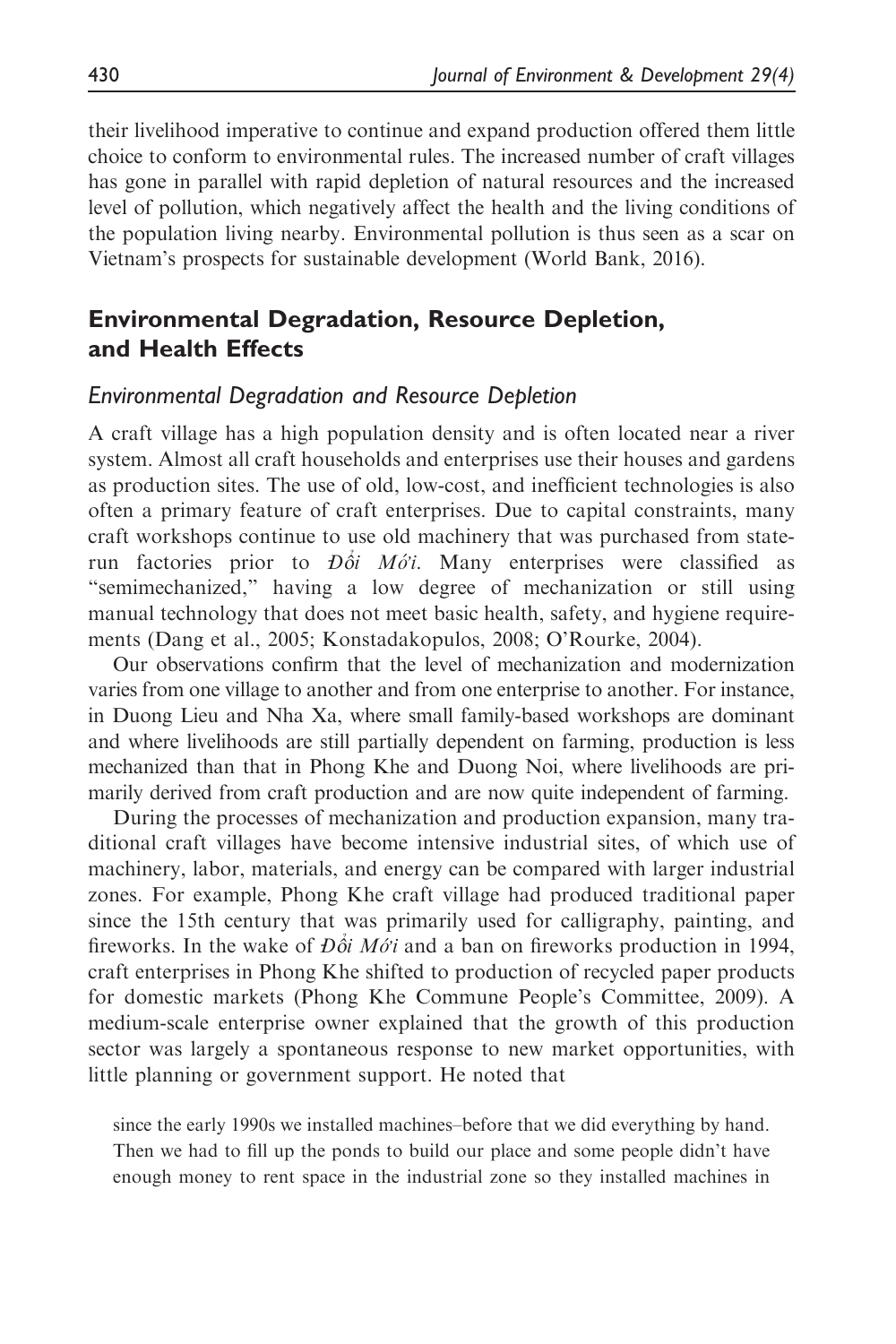their house. We were too dynamic – developed too fast without planning. (Male enterprise owner, Phong Khe, July 2009)

By extensively adopting machinery, Phong Khe has seen the development of intensive industrial clusters with about more than 200 large-scale paper mills, producing more than 200,000 tons of finished paper per year, including toilet paper, tissue paper for ritual offerings, student books, calendar paper, packaging paper, and kraft paper (Nguyen, 2018; Phong Khe Commune People's Committee, 2009). The commune discharges about 5,000 cubic meters of wastewater per day into the river (Truong & Thi, 2018).

It is clear that the rapid growth of craft villages and their production capacity has been associated with severe environmental degradation including depletion of raw materials and natural resources, air, soil, and water pollution and negative health impacts. Almost all craft villages including Phong Khe produced craft products by making use of available local natural resources such as wood, soil, stone, and so forth, most of which could be easily found within communes or in places with easy accessibility. As the number of villages has increased, their extensive exploitation of raw materials together with other industries has caused the depletion of such resources (MONRE, 2008). A survey in 2003 found that more than 30% of the craft villages had "problems" or "serious problems" with raw material sourcing (Ministry of Agriculture and Rural Development and the Japan International Cooperation Agency, 2003). A study in 2010 by Vietnam's Central Institute for Economic Management shows that one of the challenges for sustainable development of craft villages is a lack and unstable sourcing of raw materials, which causes 60% of the villages to be stagnant in their production and 20% to be in danger of bankruptcy. The growth of craft villages and other industries that have indiscriminately exploited local wood, rare plants, rattan, and bamboo for production or export has led to the substantial depletion of these natural resources. Craft villages now have to rely on the import of rattan, bamboo, and wood materials from abroad (Nghiem, 2010). Our field study in four craft villages also confirms that all of them consider a lack of raw materials as a strong barrier against their future business development (Dang et al., 2013).

Water pollution has become an urgent issue in many craft villages in the Red River Delta. Silk and textile production villages discharged a large amount of wastewater every day. The wastewater contains high levels of pollutants, which are many times beyond Vietnam's permissible standards (MONRE, 2014). A silk and textile production village could discharge up to 1,000 cubic meters of wastewater per day, mostly resulting from dyeing and bleaching activities. About 30% of dyes and 85% to 90% of chemicals are dissolved into wastewater that is discharged without proper treatment (MONRE, 2008). A resident in Nha Xa complained,

Regarding surface water quality, it's so polluted now that nobody dares to use any pond water for domestic purposes. I'm concerned it will also pollute the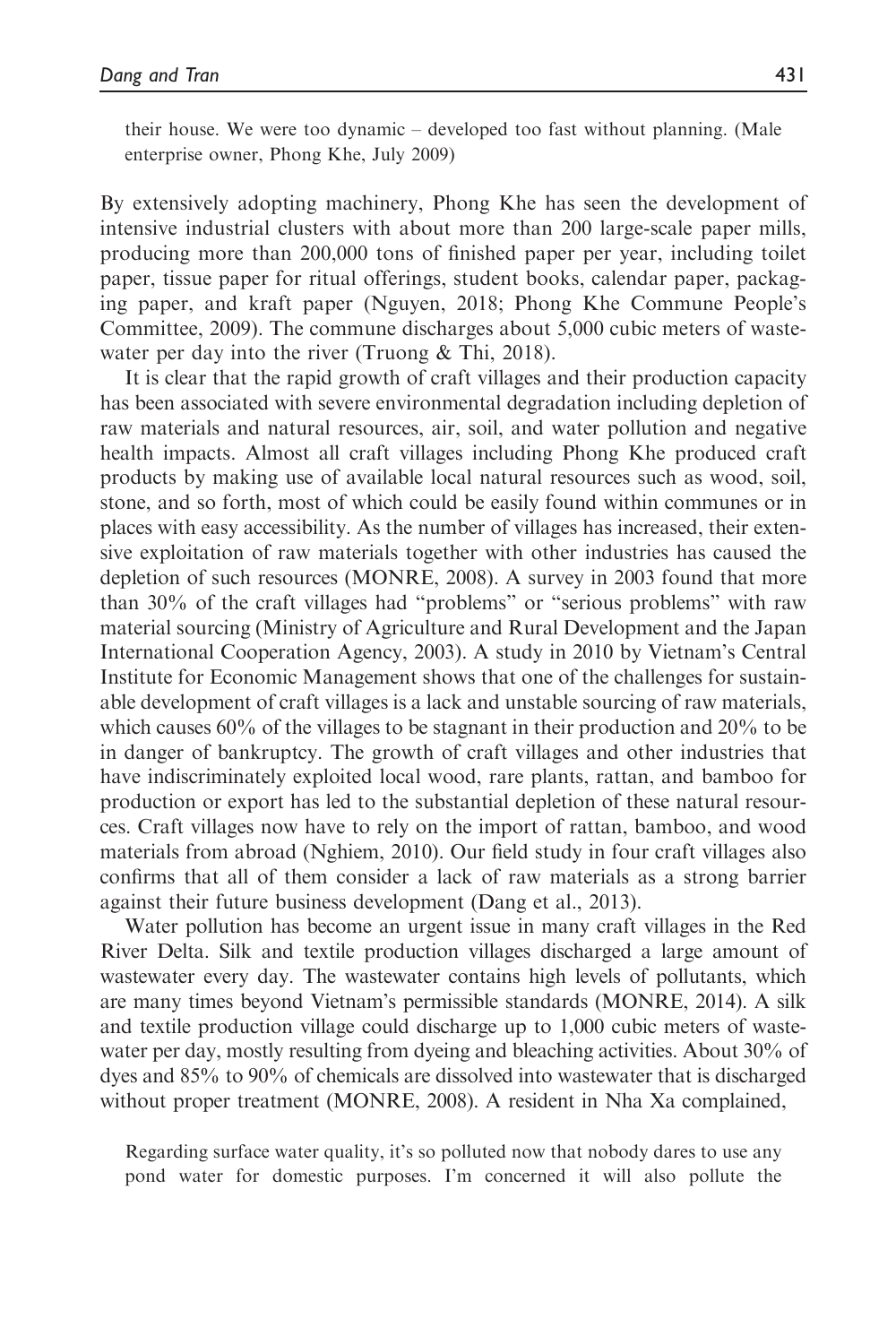groundwater. The water has a very bad smell – when it evaporates into the air, the smell is really sour. Now none of the children ever dare to play or swim in the pond. (Interview with Women's Association leader, Nha Xa, July 2010)

According to a survey of 52 craft villages conducted by the Ministry of Agricultural and Rural Development released in 2011, 46% were considered as heavily polluted, 27% as medium, and 27% as slightly polluted (MONRE, 2014). According to the MONRE, only 4.1% of craft villages used wastewater treatment systems. In Hanoi alone, 1,350 craft villages discharged up to 156,000 cubic meters of untreated wastewater per day into the environment. The four craft villages of Duong Lieu, Cat Que, Minh Khai, and Son Dong in Hoai Duc district, Hanoi alone released about 8,200 cubic meters of untreated wastewater into the environment each day (Vietnamnet, 2017b).

Although wastewater discharge in each craft village is a relatively small pollution source compared with large-scale industrial zone and urban waste, a high concentration of many craft villages within a particular commune, district, province, or a subbasin can have a huge accumulative impact on local environment and downstream areas. For example, wastewater in Duong Lieu commune through its open drainage system can impact several communes and districts until it reaches the Nhue–Day River subbasin (Interview, Hoai Duc district official, July 2010). Water pollution in Phong Khe has contaminated and made hundreds of hectares of local rice land unsuitable for cultivation and also contributed to "the death"<sup>2</sup> of Ngu Huyen Khue River that irrigates thousands of hectares of agricultural land in five districts: Dong Anh (Hanoi), Tu Son, Yen Phong, Tien Du, and Bac Ninh City (Linh, 2018).

Another problem caused by craft production activities is air pollution, which is more serious in villages making ceramic, lacquer, stone graving, plastic and metal recycling, and building materials. For example, a chairman of Phong Khe commune mentioned the environmental pollution caused by paper recycled enterprises in his village as follows:

The village suffers serious pollution associated with smoke, dust and water and solid waste. We have limited production space with an industrial concentrated area of only about 30.5 ha. This space is not enough for enterprises, so people use their homes as production sites. We still keep suffering from air pollution. (Interview, July 2009)

Recycling work, especially with metal and plastic and paper, is considered as the most seriously air polluted (Nguyen et al., 2004), releasing emitted toxic gases such as acid and alkali fumes many times the allowed limits (MONRE, 2008). A recent survey of 65 craft villages by the Hanoi Department of National Resources and Environment found that water pollution in 40 craft villages and air pollution in 12 craft villages has reached serious pollution levels (Trieu & An,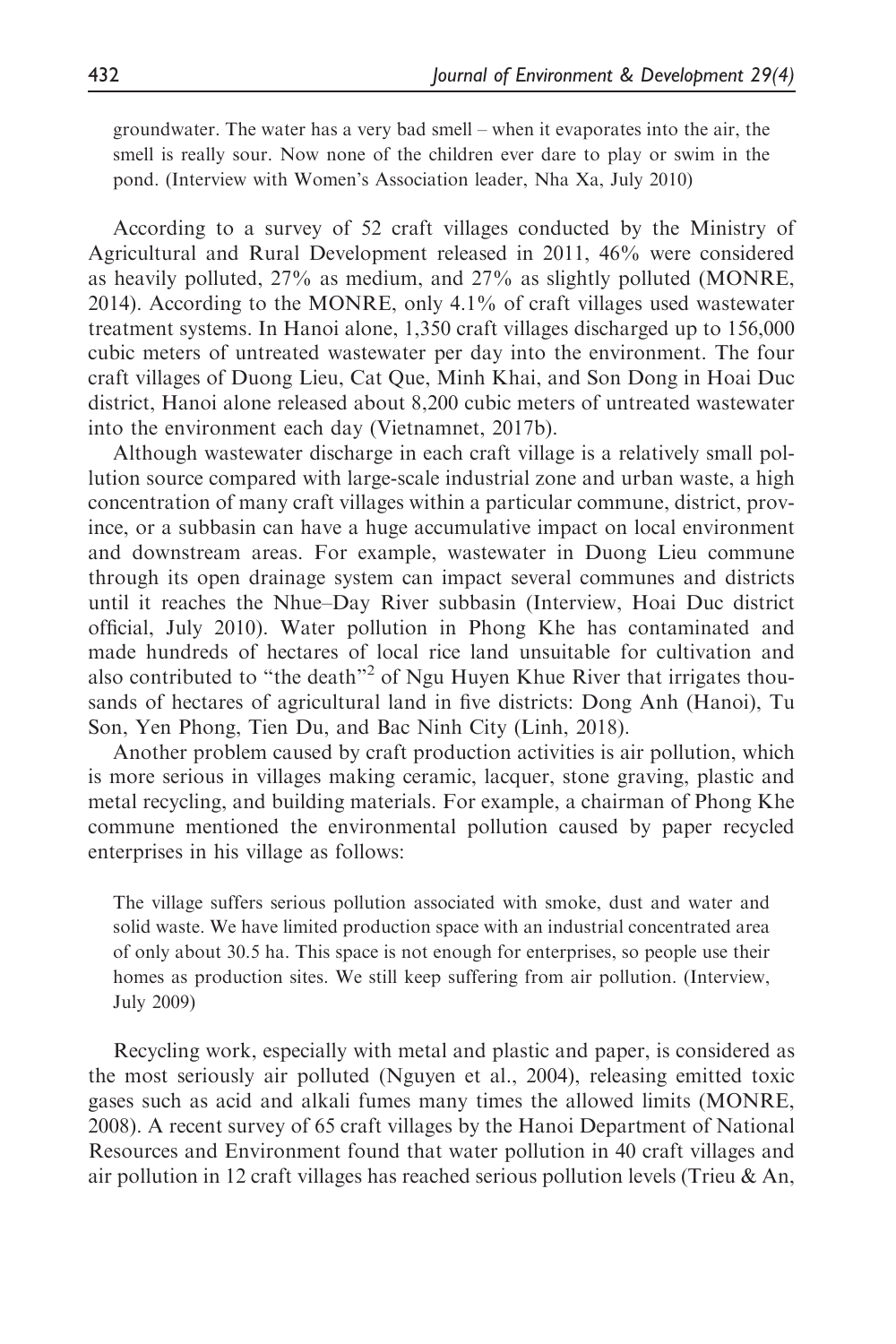2018). Our data suggested that Phong Khe paper recycling villages burned 383 tons of such waste in 2014, which made it seriously polluted with thick black smoke and bad odors and caused breathing problems (Phu, 2018).

Solid pollution is closely associated with production activities at craft villages, which also adds enormous environmental pressures to environment. Large amounts of solid waste have been discharged indiscriminately to the surroundings or untreated landfill sites nearby. A survey on solid waste in Bac Ninh in 2012 found that craft villages discharged about 75,819 tons of solid waste per year (Khong, 2013). Food-processing and waste-recycling craft villages are considered to release the largest amounts of solid waste. Around 50% of input from food processing was discharged as solid waste (Dang et al., 2013; MONRE, 2008). For example, in Duong Lieu, more than 2,000 households are engaged in starch processing, vermicelli, and confectionery production. It is estimated that 45% of cassava roots and 60% of arrowroots are discharged as waste. The decomposition process of these wastes has released liquid fumes with bad odor that significantly affect the water, soil, and air environment of the village (Dang et al., 2010). Duong Lieu commune chairman said,

After producers peel the skin of cassava and arrow roots, they use machines to process them into powder and use water to purify. One day they release more than 500,000 tons of liquid waste. This causes severe water and solid waste pollution. (Interview, July 2009)

#### Negative Environmental Effects on Public Health

The impacts of craft village pollution pose direct health risks to family members, workers, and nearby residents. According to MONRE (2008), 95% of workers in craft villages are exposed to toxic airborne particles, 85.9% to heat, and 59.6% to toxic chemicals. The life expectancy of craft villagers was reported to be 10 years shorter than the national average and 5 to 10 years shorter than that of non-craft villagers (MONRE, 2008; Trung, 2011). A study by the Korean Environmental Institute and the World Bank in Red River Delta region found that the health status of craft village residents is poor compared with those living in agricultural villages. Craft villagers are exposed to eye diseases, respiratory conditions, and intestinal and skin diseases (Knowledge Economy Index & World Bank, 2003). Similarly, a survey in Ha Nam Province report revealed that incidences of skin, respiratory, and intestinal diseases among residents in craft villages are many times higher than those in noncraft villages. In particular, the rate of respiratory diseases in craft and non-craft villages is 50% and 40%, respectively. For skin diseases, 70% of craft villages suffer from these ailments compared with 20% in non-craft villages (MONRE, 2008; Figure 2).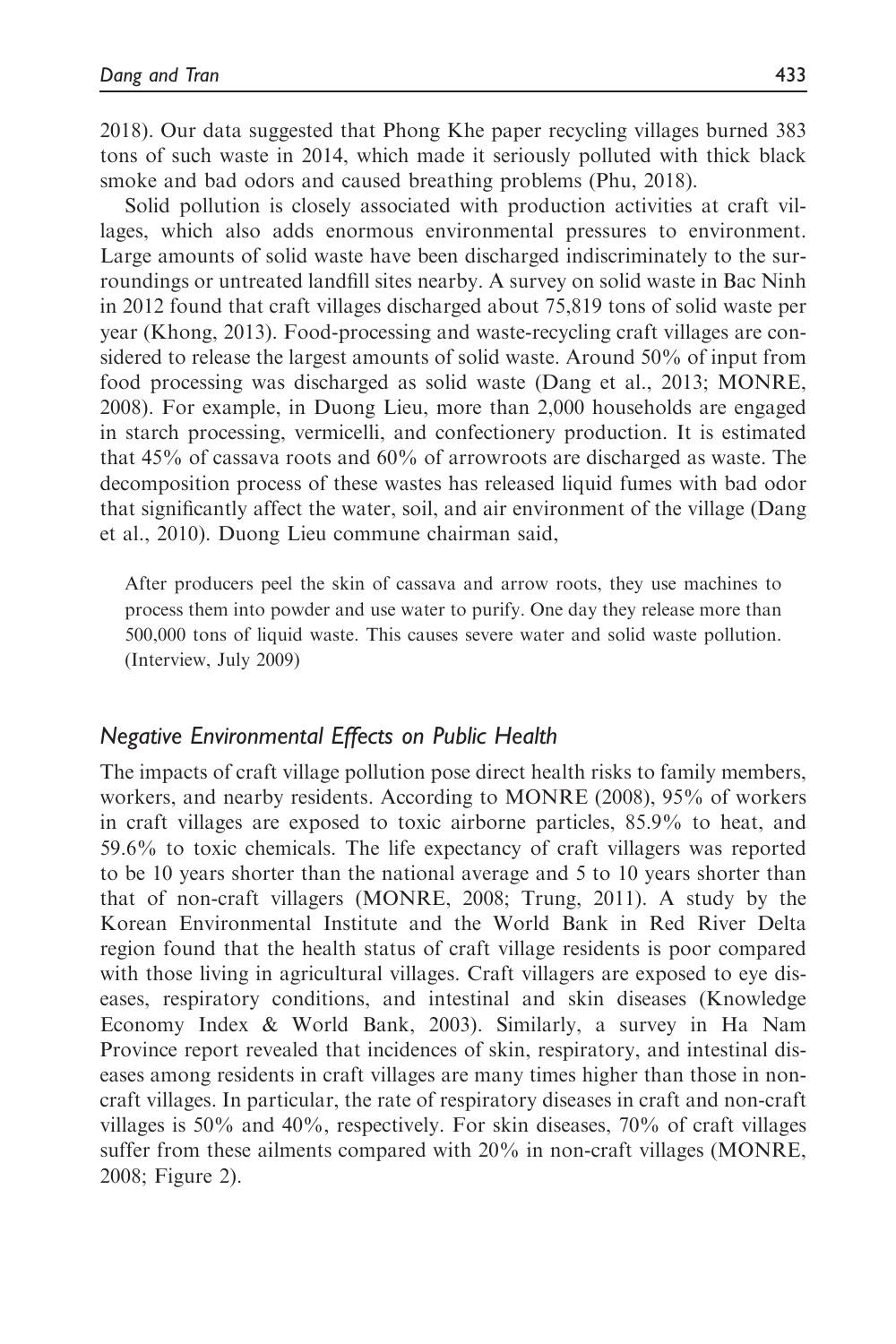

Figure 2. Percentages of People Exposed to Diseases at Craft Villages and Non-Craft Villages. Source. MONRE (2008).

Certain types of diseases are associated with particular types of craft village. For example, pollution in Nha Xa, a weaving craft village, is associated with high rate of respiratory diseases, lung disease, intestinal diseases, sleep disorders, and skin diseases, especially for those involved in bleaching and dyeing silk. A female weaver living next to a dyeing workshop noted,

Women in the village have lung diseases and digestive problems. Around 70% have gynecology-related diseases. If we eat vegetables grown near the edge of the ponds, we can get stomach problems. There are 3 or 4 cases of stomach cancer. (Interview with a female weaver, Nha Xa, July 2010)

In Phong Khe paper recycling village, people often suffer from respiratory, skin, digestive, eye, and throat ailments due to serious air, soil, and water pollution (Interviews, April 2010). A study in Bac Ninh showed that the rate of ear, nose, and throat diseases is 39.67% and that of oral diseases is 32.8% (Khong, 2013). A recent online news article reports that there are 10 cases of cancer in the village (Phong, 2018).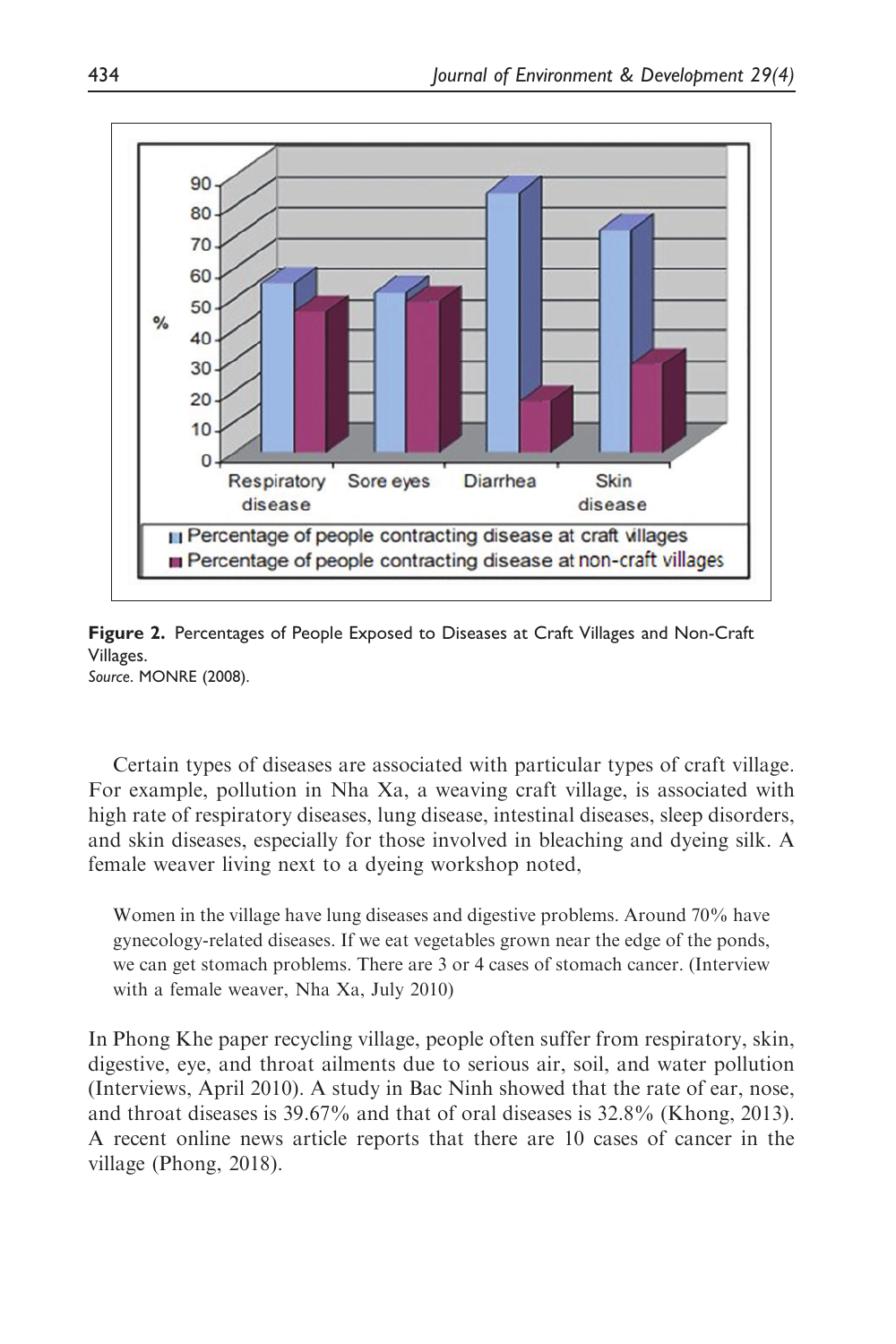Craft villages affect children's health in different ways. For example, all children living in Dong Mai lead-acid battery recycling craft village in Hung Yen province had high blood lead level in which 40% had blood lead level C45 lg/dL (Tran & Salhofer, 2016). A pilot study of 20 children in Nghia Lo village, a smelting craft village 25 km southeast of Hanoi, found that children living in a battery recycling community had elevated levels of blood lead and elevated levels of lead, mercury, and manganese in toenail samples (Sanders et al., 2014). Children are also affected by air and noise pollution. A study conducted in a weaving village, with 142 households and 131 children aged 6 to 17 years, found that dust and loud noise have negatively affected children's health. Children living in families that use their homes as weaving workshops are exposed to sore throat  $(22.9\%)$ , nasal asphyxia  $(19.1\%)$ , wheezing  $(15.5\%)$ , prolonged cough (9.9%), and itchy eyes (7.6%; MONRE, 2014).

# Environmental Governance Challenges

Vietnamese policy makers introduced several policies and measures to cope with environmental problems caused by operations in craft villages. However, none of these measures seems to have been effective. In craft villages, environmental degradation continues to get worse when the industry has expanded and the level of mechanization increased. The current measures to deal with and mitigate environmental pollution in craft villages can be broadly classified into three primary areas: (a) direct regulations (or command and control), (b) establishing concentrated industrial zoning and moving polluting enterprises away from residential areas, and (c) introducing innovative technology.

## Direct Regulation

Although craft industries in Vietnam have expanded rapidly in the wake of  $D\delta i$  $M\acute{o}i$  policy, no specific law or regulation to manage craft activities and regulate related pollution existed until the enactment of Vietnam's Law of Environmental Protection in 1994. Although the law has 55 articles associated with legislations to control air and water pollution and to manage and treat solid wastes, it does not have any specific provision for dealing with pollution in craft villages. The law revised in 2005 emphasized environmental protection in craft villages and assigned responsibility to provincial level. The revision in 2014 created basic foundation for environmental protection, including craft villages. New concepts such as environmental sustainability, green growth, and environmentally friendly products were added.

Besides the environmental protection law, there have been several additional regulations to guide the implementation of the environmental protection laws and provide procedures for environmental plans and reports by enterprises (e.g., Decree 80/2006/ND-CP). Others include laws specifying emissions standards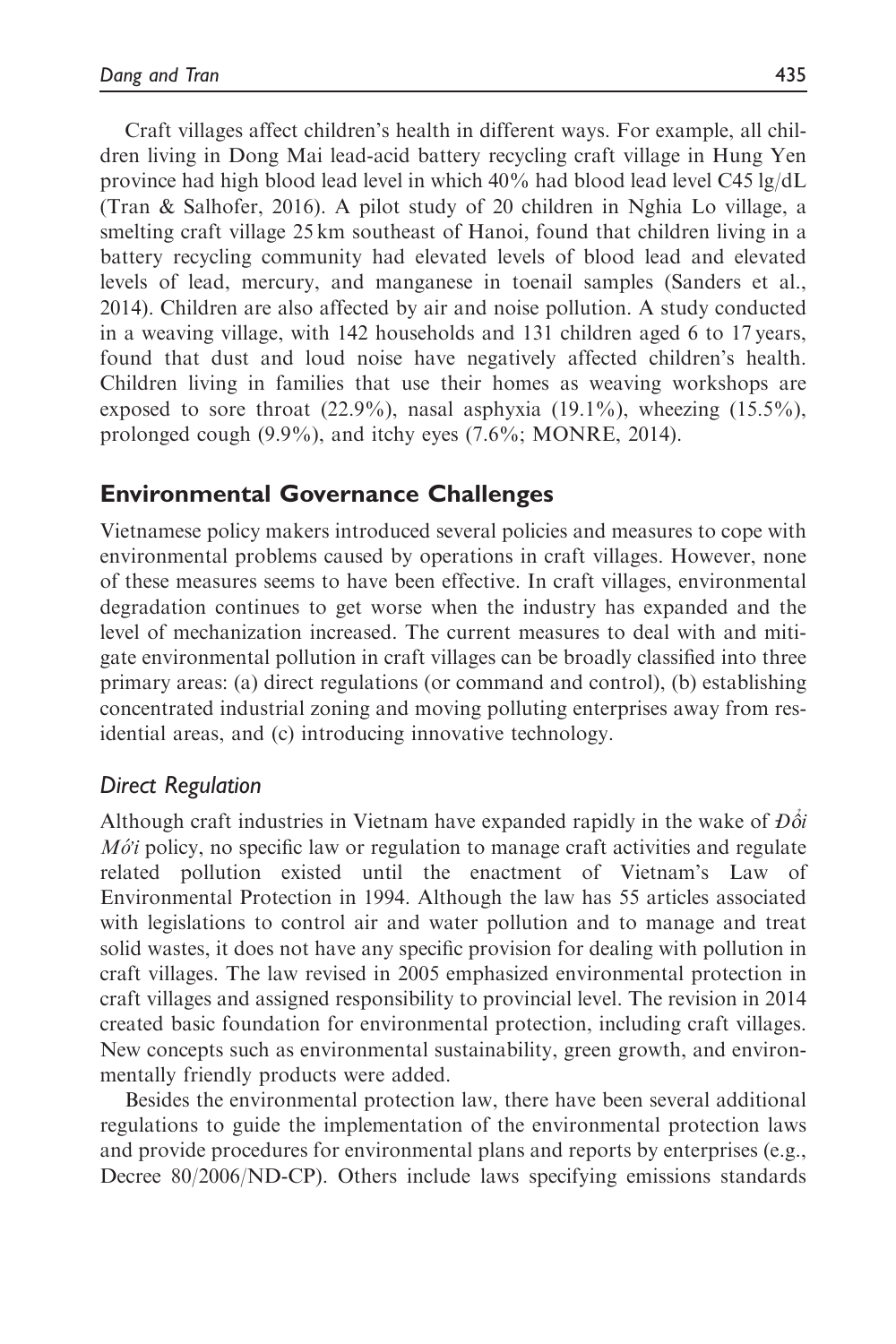(TCVN [Vietnam Standard] 5945-2005) or setting penalties for administrative violations in the domain of environmental protection (e.g., Decree No. 81/2006/ ND-CP; Table 4). Decree No. 155/2016/ND-CP sets the highest administrative fines for individuals and organizations that violate the environmental laws. It places fines up to VND 1 billion (US\$44,400) for individuals violating environmental laws and up to VND 2 billion (US\$88,800) for organizations (International Trade Administration, 2019).

Our data suggested that, although Vietnam has environmental law and issues a large number of regulations, there were no specific guides or strong enforcement of these rules in practice. A medical doctor in Phong Khe commune commented,

We have sufficient government laws, rules and awareness campaigns. However, there were specific regulations on waste with no sanctions effectively exercised. The most critical issue now is air pollution. The producers prioritize their livelihoods at the expense of the environment. They are only concerned about it when they get sick. (Interview, May 2010)

Four main reasons that explain challenges in enforcing environmental regulations in craft villages are illustrated in the following.

First, existing legal documents have been created to apply to all types of industries, enterprises, and industrial producers in Vietnam without distinguishing between craft villages and household enterprises and other large-scale industries and corporations (Bui & Hoang, 2011). The practicability of enforcing the existing regulations on craft enterprises is thus very low. As a general rule, the larger the size and the more formal the status of an enterprise, the more likely and easier it is for the environmental protection agencies to identify and enforce their environmental rules and collect environmental fees. Similarly, larger enterprises have greater capacity to treat pollution to meet the national standards.

Second, there is shortage of qualified staff working on the environmental management sector. In 2010, the whole country had about 2,601 staff in environmental management across administrative scales; however, 95% did not have specialized qualifications (Loi, 2011). According to MONRE, the staff is still considered insufficient and weak compared with their roles, responsibilities, and increasing loads of tasks (Chi, 2017a, 2017b). Moreover, the national budget for environmental protection is limited, accounting only 1% of total budget spending, meeting only 55% of the demand in 2017 (Chi, 2017a, 2017b).

Third, given the insufficiency of resources and staff and competing tasks and priorities, the responsibilities for environmental protection in craft villages are shifted to local authorities, especially at the commune level. This led to a conflict of interests because the local government has dual responsibilities at the same time. On one hand, they are responsible for promoting and supporting craft village developments in response to the central government's rural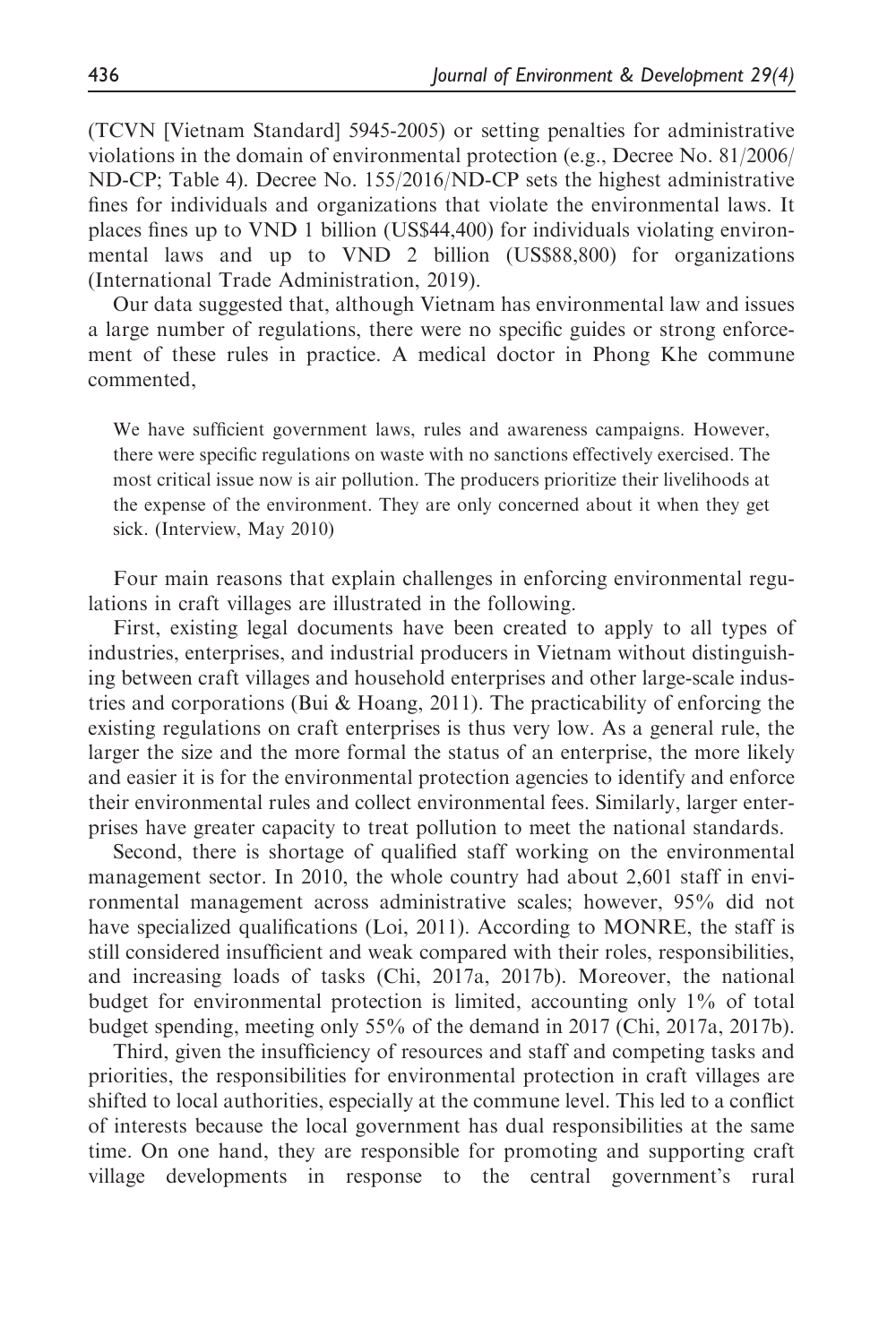|                                                          | Table 4. Laws and Regulations Related to Environmental Protection in Craft Villages.                                                                                                                                                                                                                             |              |
|----------------------------------------------------------|------------------------------------------------------------------------------------------------------------------------------------------------------------------------------------------------------------------------------------------------------------------------------------------------------------------|--------------|
| Name                                                     | Purpose                                                                                                                                                                                                                                                                                                          | Year enacted |
| Circular No. 20/2018/TT-BTNMT                            | tions of businesses, service providers, craft villages, production, and<br>Regulates environmental protection for industrial clusters, concentra-<br>commercial and service establishments                                                                                                                       | 2016         |
| Decree No. 155/2016/ND-CP                                | environmental laws and up to VND 2 billion (US\$88,800) for organ-<br>izations, the highest administrative fines ever to be put into effect<br>Sets fines up to VND   billion (US\$44,400) for individuals violating                                                                                             | 2016         |
| 5/ND-CP<br>Decree No. 8/20                               | household solid waste, ordinary industrial solid waste, liquid waste<br>products, wastewater, industrial exhaust gas, and other wastes and<br>Regulates waste and scrap management including hazardous waste,<br>environmental protection in the import of scraps                                                | 2015         |
| Decree No. 80/2014/ND-CP                                 | Regulates the drainage and treatment of wastewater in urban and rural<br>areas, industrial and other activities                                                                                                                                                                                                  | 2014         |
| Environmental<br>Amended Law on<br>Protection            | articles and new features and contents to the Law on Environmental<br>The Environmental Protection Law 2014 adds 5 more chapters and 34<br>Protection 2005                                                                                                                                                       | 2014         |
| 13/ND-CP<br>Decree No. 25/20                             | replaces Decree No. 67/2003/ND-CP, No. 04/2007/ND-CP and 26/<br>Sets environmental protection charges for wastewater. This decree<br>2010/ND-CP                                                                                                                                                                  | 2013         |
| Degree 29/2011/ND-CP                                     | environmental assessment reports, environmental impact assessment<br>Sets out procedures and requirements for the preparation of strategic<br>reports, and environmental protection commitment registrations                                                                                                     | 2011         |
| Decree No. 80/2006/ND-CP and<br>Decree No. 21/2008/ND-CP | Provides guidelines to implement the environmental protection law and<br>instructions to operating units on Environmental Impact Assessment<br>amends some articles of Decree No. 80/2006/ND-CP to better suit<br>and preparation of environmental protection plans (Decree No. 21<br>actual village conditions) | 2006/2008    |
|                                                          |                                                                                                                                                                                                                                                                                                                  | (continued)  |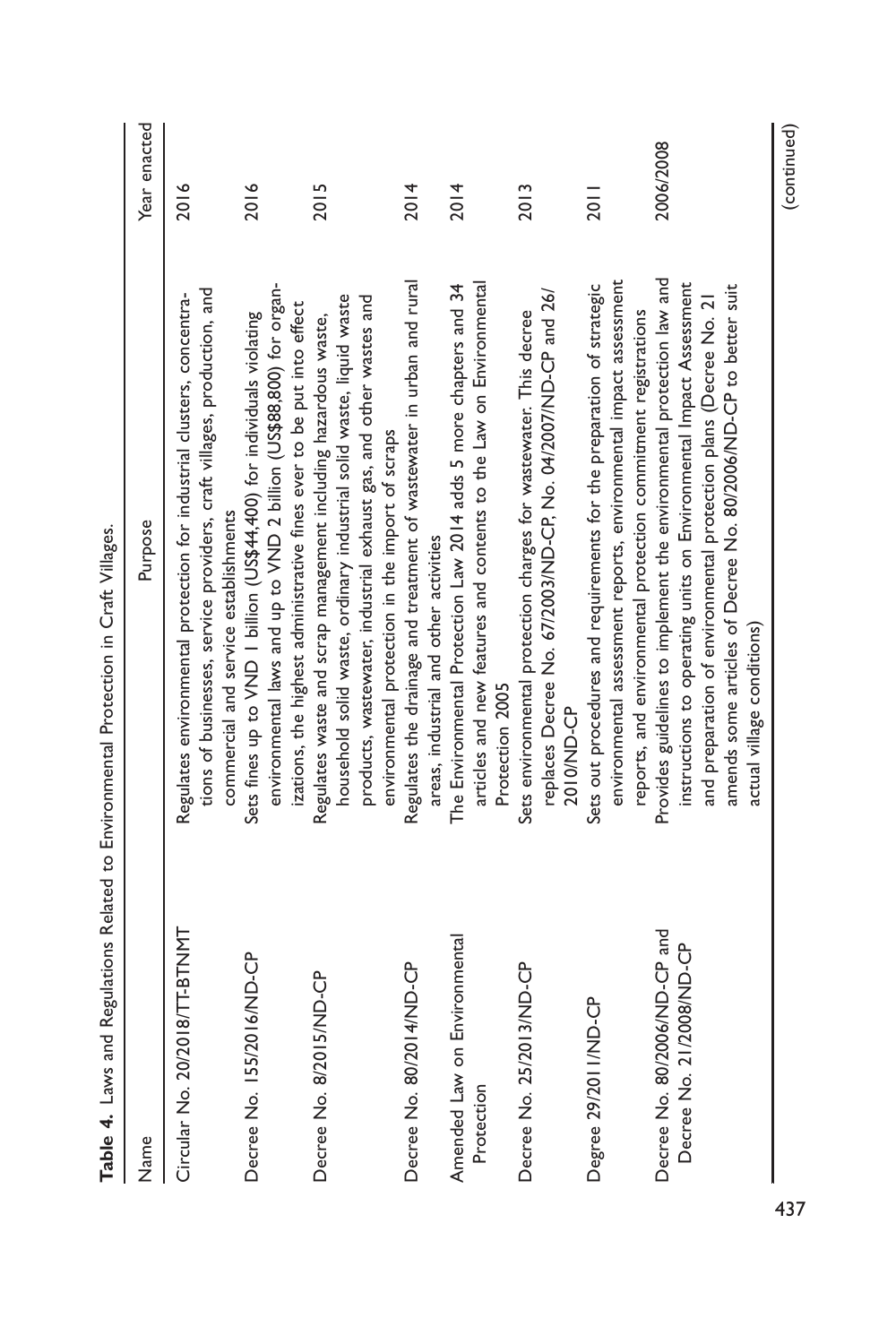| iPaninini):F airrati                                         |                                                                                                                                              |              |
|--------------------------------------------------------------|----------------------------------------------------------------------------------------------------------------------------------------------|--------------|
| Name                                                         | Purpose                                                                                                                                      | Year enacted |
| Decree No. 81/2006/ND-CP and<br>Decree No. 21/2008/ND-CP     | protection (it is replaced by Decree No. 21/2008/ND-CP in 2008)<br>Sets penalties for administrative violations concerning environmental     | 2006/2008    |
| Directive No. 28/2007/CT-BNN<br>Decree No. 66/2006/ND-CP and | Stipulates that provinces are responsible for planning craft development<br>and that any new development must comply with environmental      | 2006/2007    |
|                                                              | protection; also addresses preferential land pricing, tax concessions,<br>and subsidies to assist craft producers in moving to concentration |              |
| TCVN (Vietnam Standard) 5945-2005                            | Sets environmental standards for water quality<br>zones                                                                                      | 2005         |
| National Environmental Protection Law                        | Article No. 38 emphasizes environmental protection in craft villages and                                                                     | 2005         |
|                                                              | assigns enforcement responsibility to provincial level Peoples'<br>Committees                                                                |              |
| Decree 67/2003/ND-CP                                         | Sets guidelines for environmental protection fees                                                                                            | 2003         |
|                                                              |                                                                                                                                              |              |

Table 4. Continued. Table 4. Continued.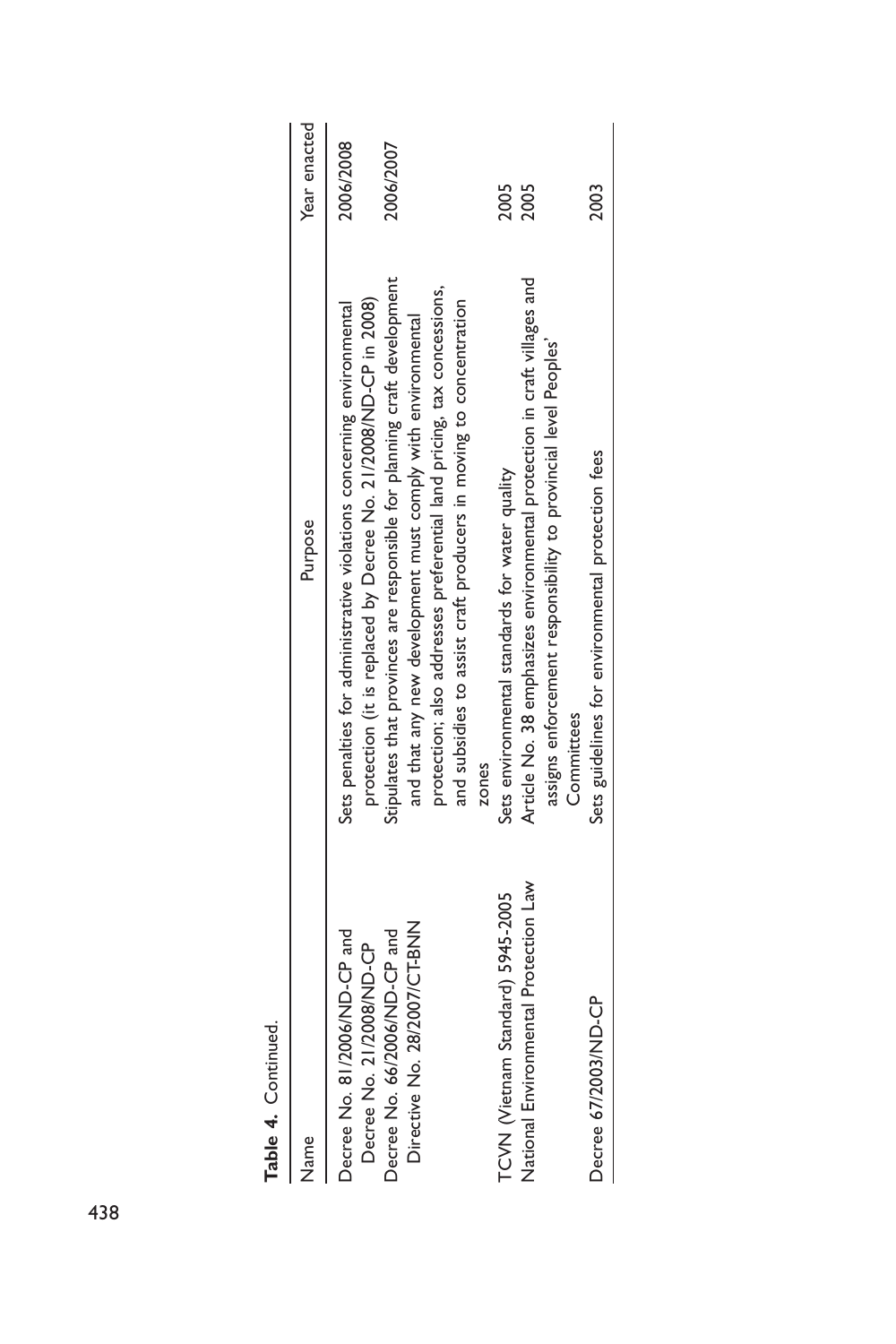industrialization policies. On the other hand, they are responsible for monitoring and implementing environmental protection in those villages. One commune environmental official in Duong Lieu revealed,

One of the major causes of pollution is the weak sanctions and the tolerant attitude of environmental officials to violating households. Besides, it is also very difficult to control the production due to the large number of households operating in different time. Sometimes when the officers visit their house, their production has completed or has been postponed, which causes a lot of difficulties for us. (Interview, April 2010)

Finally, the current legal framework has a low level of legitimacy among craft producers. Despite creating favorable conditions for craft village developments, the central and local governments provided inadequate waste treatment infrastructures, environmental planning, business development, and financial and technical support to craft enterprises (Dang, 2011). Overall, the development of craft villages was initially a spontaneous and locally driven process (Dang et al., 2013). Many household enterprises started their business by using their home as production sites and using their own savings or loans from the informal sector to buy machines or expanding their production many years before the government introduced the law on environmental protection. People explained why they were reluctant to comply with government's environmental policies. Many felt that such laws and regulations were unrealistic and not suitable to the local context (Interviews in Duong Lieu and Nha Xa in April and July 2010). Given corruption in public administration (Suu, 2007) and uneven application of the laws, they feared that their unilateral compliance actions would incur extra costs.

# Concentrated Industrial Zoning

The environmental protection law stipulates that the state should encourage the development of industrial zones and clusters to implement environmental protection in craft villages. By 2011, about 35 out of 63 provinces and cities had initiated plans and guidance for environmental protection in general and in craft villages in particular. However, not many industrial clusters for these villages have been established yet due to limited financial and land resources, as well as weak coordination between different levels of local authorities (Anh, 2011; Bui & Hoang, 2011). In provinces and districts with a high population density, a high rate of urbanization and industrialization makes it hard to acquire land to establish such clusters (Anh, 2011).

Under the national rapid urbanization and industrialization processes, land has become a scarce, valuable resource and a source of disputes. Vietnam's land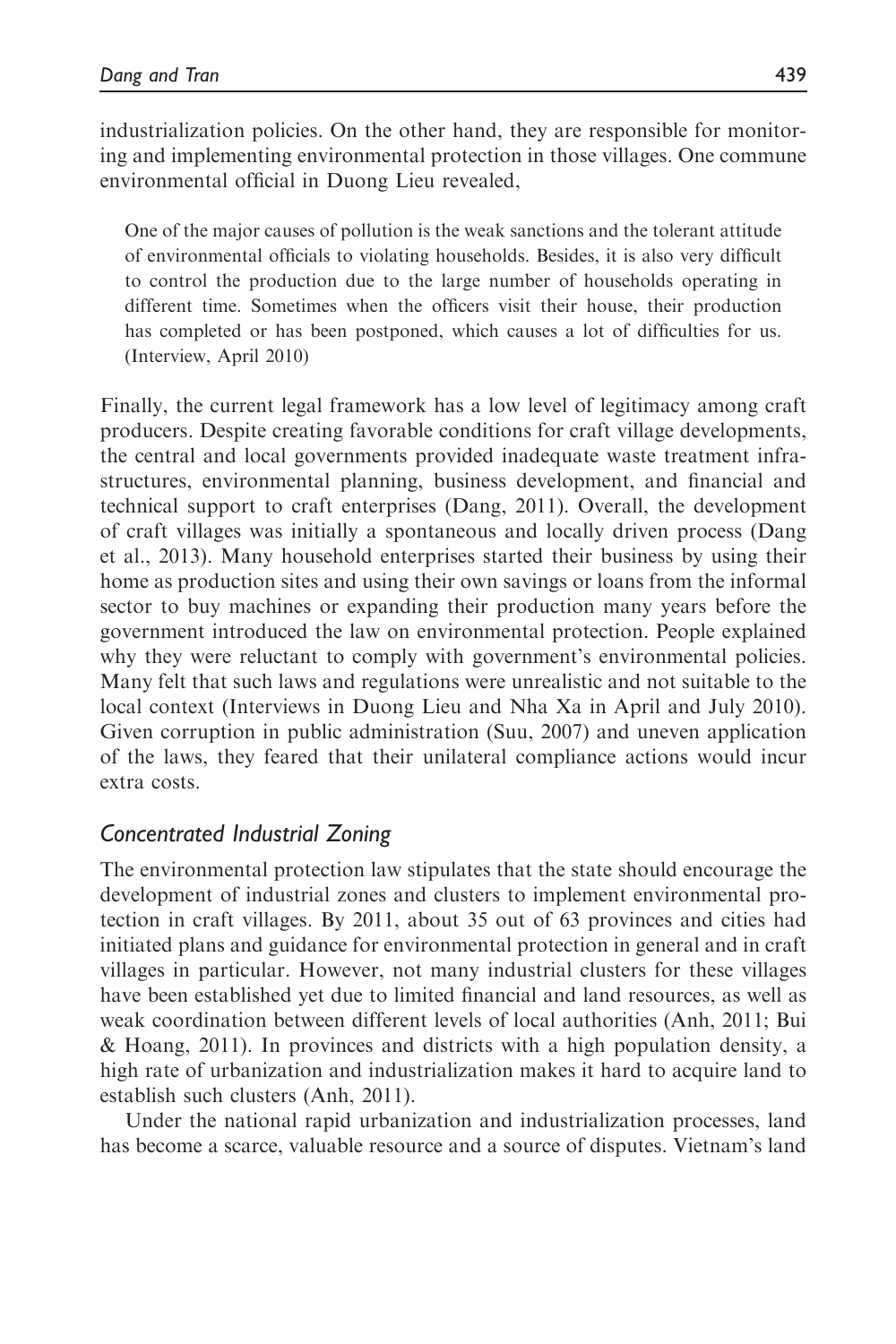tenure system is distinguished by state ownership with allocation of limited rights to land users through "red book certificates" that bestow rights for specific periods of time, for instance, 20 years for annual crops and 50 years for perennials (Dang, 2010; Kerkvliet, 2006). Vietnam's legislation also allowed local authorities to use areas of farmland to establish industrial clusters/zones and gave craft enterprises, especially polluting ones, priority to acquire the land at minimum prices. However, in practice, most communes where craft villages are situated have very little land available for the establishment of such industrial clusters. Moreover, industrial clusters have thus become a source of corruption and disputes among craft producers and between commune authorities and local residents. A resident in Duong Lieu described the problems in his commune as follows:

Ten years ago, the commune authority decided to establish an industrial zone so that they could move some enterprises from residential areas to industrial zones. The authority had acquired 13 hectares of farmland from the people to build an industrial zone. However, due to the lack of genuine interest and corruption of the local authority, the zone has not been established yet. It was said that the purpose of the industrial zone was to move craft production out of residential areas, but in fact the authority just wanted to use it to sell the land for profit. (Interview, March 2010)

Nha Xa, Duong Noi, and Phong Khe all faced similar problems. In these villages, craft producers faced serious land shortages. Many wanted to expand their production if available land could be found or granted. To meet this need, Phong Khe had also established two industrial zones: the first with 2.4 ha in 2001 and the second with 12.7 ha in 2007. However, craft producers used the zones to expand their production rather than to improve their waste management and environmental impacts (Interview, July 2009). Recent media articles revealed that several projects establishing concentrated craft production clusters have not been used as they were originally pledged. Instead, some projects such as industrial zones in Van Ha commune of Dong Anh District and Bat Trang of Gia Lam district, Hanoi have turned into "zones of [residential] villas" (Anh, 2015).

A handful of districts and communes used their own budgets and available land to establish industrial zones for craft villages. However, given a lack of capital, sufficient land, expertise, clear planning, and strategy and corruption, few zones have sufficient drainage and treatment infrastructure. An investigation of 615 industrial clusters in 2016 found that only 5% had wastewater treatment systems (Hoai, 2016). In most craft villages' industrial clusters, infrastructure is limited to roads and electricity, and there are no standards and rules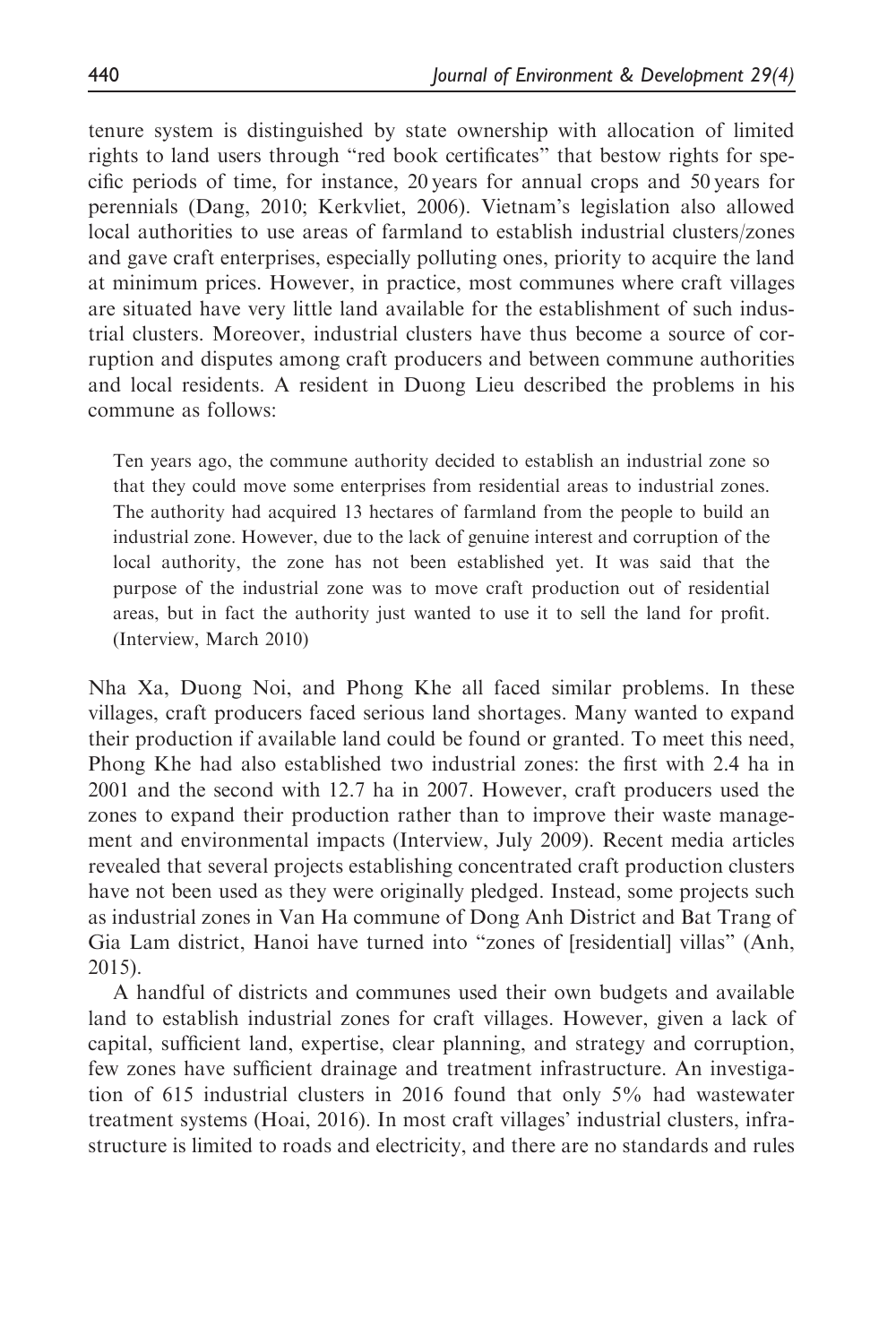for environmental protection and water treatment (Dang & Mahanty, 2010). Responsibilities to establish craft villages' industrial clusters in Bac Ninh Province were assumed by the Commune People's Committee. However, in practice, they did not provide waste treatment infrastructures but only prepared ground and sold land plots and allocated the responsibility of waste treatment to craft enterprises (Khong, 2013).

### Introducing Innovative Technology

Given that shortage of land, capital, low investment, livelihood imperatives, and strong market competition are the main futures of craft enterprises, it is not feasible for craft producers to adopt clean technology because of high running costs and technical inconvenience. Producers revealed in interviews that they were reluctant to upgrade their machines due to the lacks of capital, production space, and knowledge. Most considered livelihood as a top priority in their daily decision making, even though they knew the risks associated with pollution. In Nha Xa as well as in most craft villages in Vietnam, the shortage of capital is a key challenge to the improvement of machinery and technology. Duong Lieu's commune chairman also claimed that the demand for loans far outstripped supply in terms of available bank loans and SME Credit Guarantee Funding. Lengthy bureaucratic processes and limited funding meant that many craft enterprises could not access government credit schemes (Interview, November 2009).

A villager in Nha Xa explained that a state agency had sponsored a water treatment pilot (costing from US\$4,000–45,000) and installed it at one silk weaving and dyeing enterprise in Nha Xa, Ha Nam, in the mid-1990s. The treatment facility initially worked well and delivered water clean enough "to raise fish," but once the running costs were handed over to the enterprise, the owner could not continue its operation due to high running costs. He reported that these additional costs made his business uncompetitive with other producers in other parts of Vietnam and China (Interviews, July 2010). Duong Lieu also faced the same situation where a common treatment facility was sponsored to treat wastewater for hundreds of food-processing households in 1994. However, after a few years of operation, due to high running cost and overloading, the facility operations had to stop (Interview, March 2010).

The continued environmental degradation in craft villages suggests that the root of the problem is not attributed to the low awareness of craft producers but rather a complex set of interlocked social, cultural, economic, and political forces that influence producers' daily and long-term decisions and consequently lead to a collective action problem or collective inaction. Our findings indicated that, given resource constraints (including land, capital, and technology), marginal profit, livelihood imperatives, and uneven application and impracticability of the current environmental regulations and laws, producers prefer to accept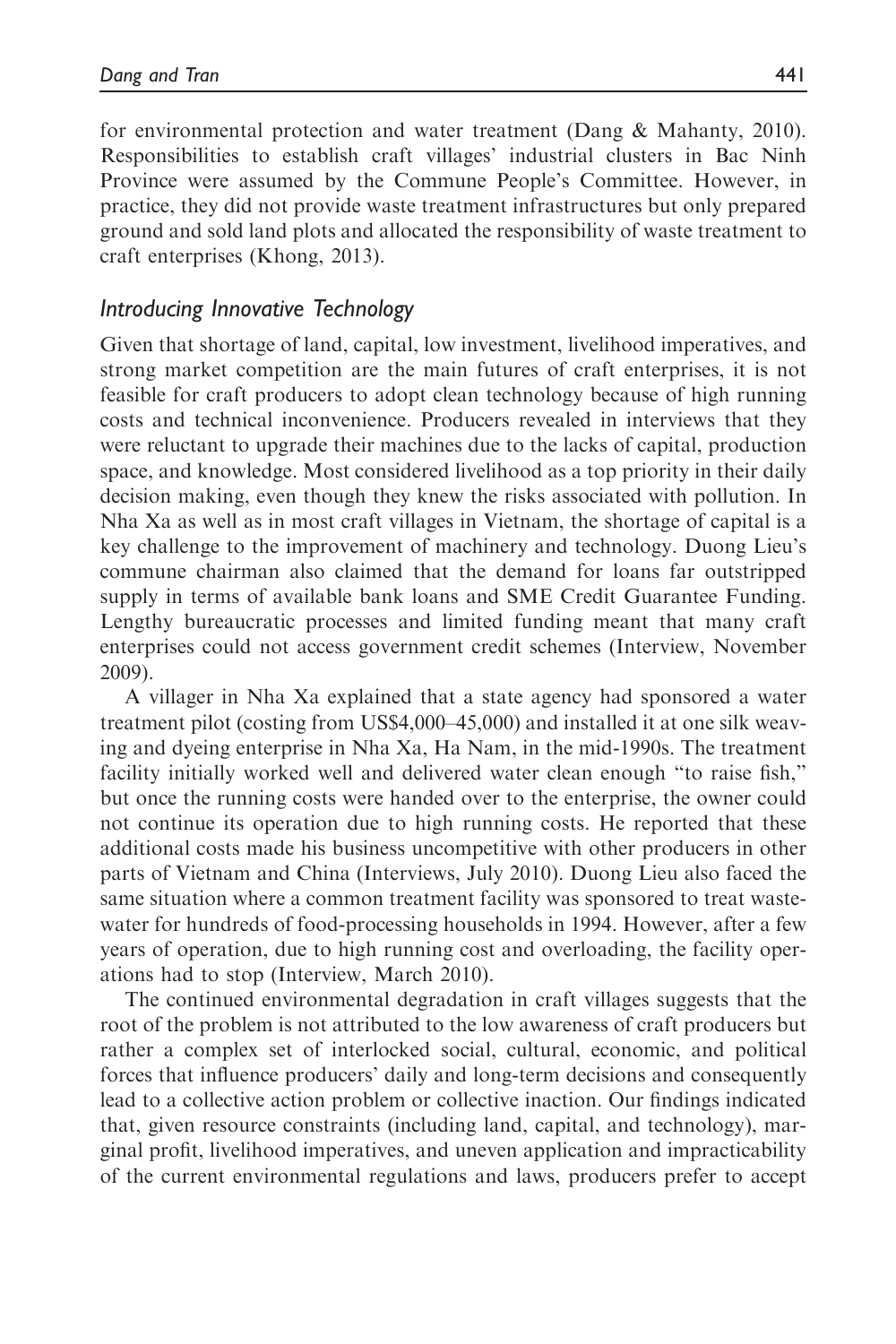the health risks, a kind of "self-exploitation," to secure the livelihood and economic success of their household enterprises and their craft villages. A villager in Nha Xa admitted that

this is a gradual suicide for the villagers. . . . Actually, we have no way around this. We have to choose to keep our livelihood and would rather die gradually. (Interview, July 2010)

## Conclusion

Over the past few decades, rural Vietnam has witnessed the rapid growth of SMEs and small rural industries (i.e., craft villages), which serve as a driving force for poverty reduction, job creation, and acceleration of rural development. There are two key factors contributing to the rapid growth of craft villages. First, available market opportunities and the liberalization of private sector, especially when Vietnamese policy makers promoted the development of SMEs and rural industrialization and modernization of rural areas, create favorable macroinstitutional conditions for the development of craft villages. Second, the stagnation of agriculture and strong employment pressure caused by population growth and the limitation of agricultural sector and urban-based industrialization to generate jobs led the majority of rural villagers to seek alternative nonfarm livelihood activities.

While the expansion of craft villages has contributed significantly to economic growth and employment, these benefits have come at severe environmental and social costs. Untreated pollution caused by craft production contaminates the air, water, and soil, with serious implications for the health, livelihoods, and welfare of both craft producers and their neighbors. Despite environmental regulations put in place and a variety of measures employed, the craft village pollution has not been well addressed but seems to get worse over time. The implementation gaps result not only from the particular characteristics of craft enterprises that undermine current environmental governance but also from the unrealistic expectations of the current regulations and competing interests and priorities of local governments.

Small-scale, unregistered, and dispersed nature of craft enterprises; the use of cheap available local resources and outdated machinery; the use of homes as production sites; and the shortage of land, production space, capital, and skilled labor are still key features of craft enterprises. These characteristics enable craft enterprises to grow, survive, and adapt well to the rural conditions, but they are also direct drivers for environmental degradation and pose major challenges for local environmental protection agencies to monitor and control. Less capital investment, strong market competitiveness, and livelihood imperatives make craft enterprises reluctant and unwilling to comply with the formal regulations,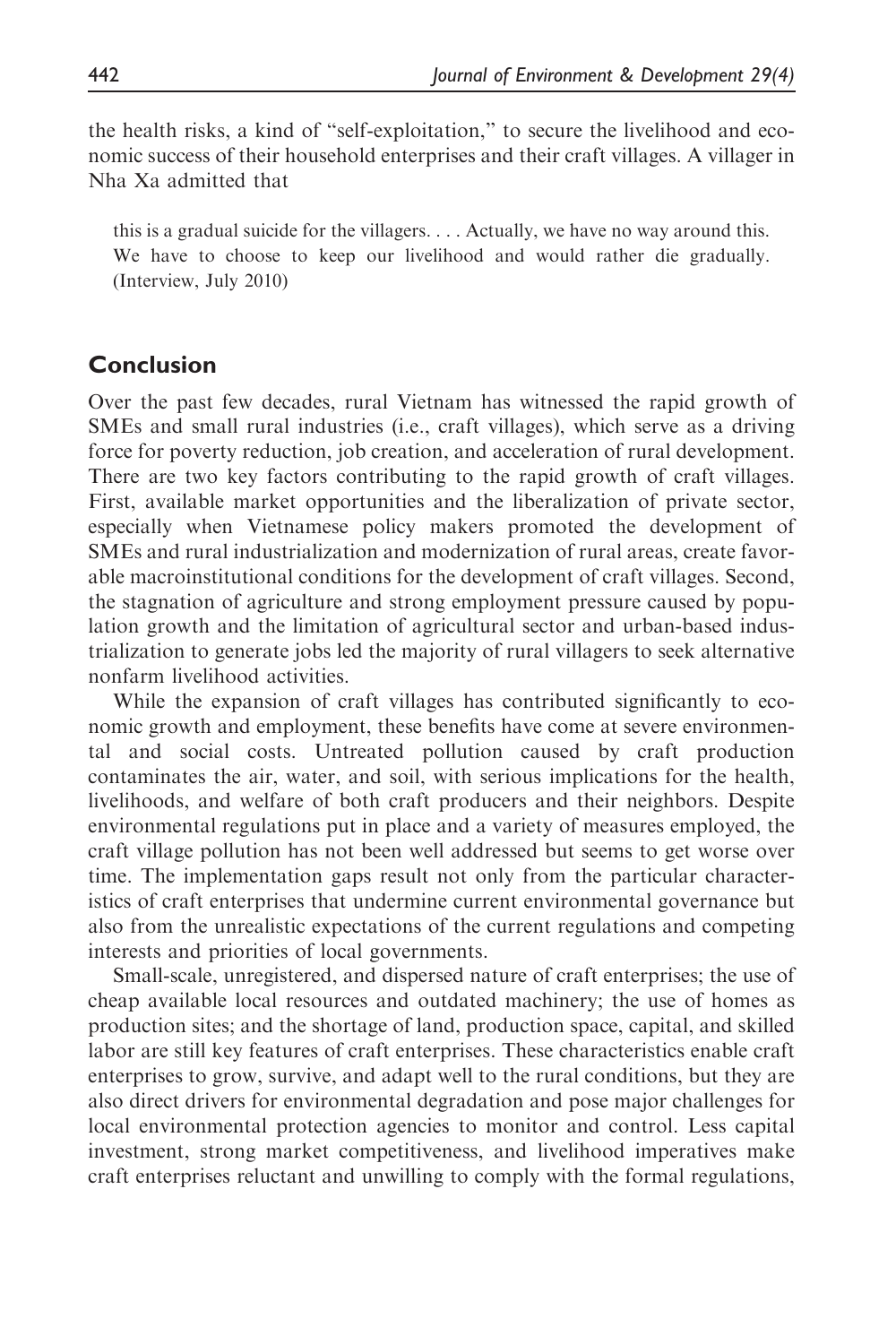to adopt clean technology, and/or to accept any treatment facilities that can incur extra costs.

The transfer of the responsibility of environmental protection in craft villages to local governments has resulted in relaxed enforcement of rules and regulations. The local government has dual responsibilities of promoting the development of craft villages and enforcing environmental protection at the same time. Given a weak capacity and strong ties to local communities, and craft villages being a source of local government's revenues, the local governments tend to underenforce the top-down regulations to protect their local economic interests. Moreover, the current legal framework has a low level of legitimacy among craft producers, who view the current regulations as unrealistic, while there is a lack of government investment in the necessary infrastructure and technical assistance in wastewater treatment. This lack of support has made them less willing to follow regulations. It is likely that low awareness is not the fundamental driver of pollution; instead, the problem lies in the need for collective action or the absence of coordinated governance arrangements that could motivate local producers into collective behavioral change. This study offers a valued opportunity for future research to explore the relationships between the local people and governments and their implications for environmental governance on the ground.

### Acknowledgments

This work was undertaken as part of the first author's research project "Crafting Sustainability – Addressing Water Pollution in Vietnam's Craft Villages" (ADRA-0800080) undertaken in Vietnam from 2009 to 2012 and the second author's research project "Sustainable Governance of the Transboundary Environmental Commons in Southeast Asia" (MOE2016-SSRTG-068). The first author is particularly grateful to the Asia Research Institute, National University of Singapore for providing a fellowship (September to December 2019) that enables the continued study and production of this article. The authors also gratefully acknowledge the Inter-Asia Engagements cluster at the Asia Research Institute and Bruce Lockhart for their valuable comments on the earlier version of the article. Last, the authors would like to thank the respondents for contributing their time and information to the study.

#### Declaration of Conflicting Interests

The authors declared no potential conflicts of interest regarding the research, authorship and publication of this article.

#### Funding

The authors received no financial support for the research, authorship, and/or publication of this article.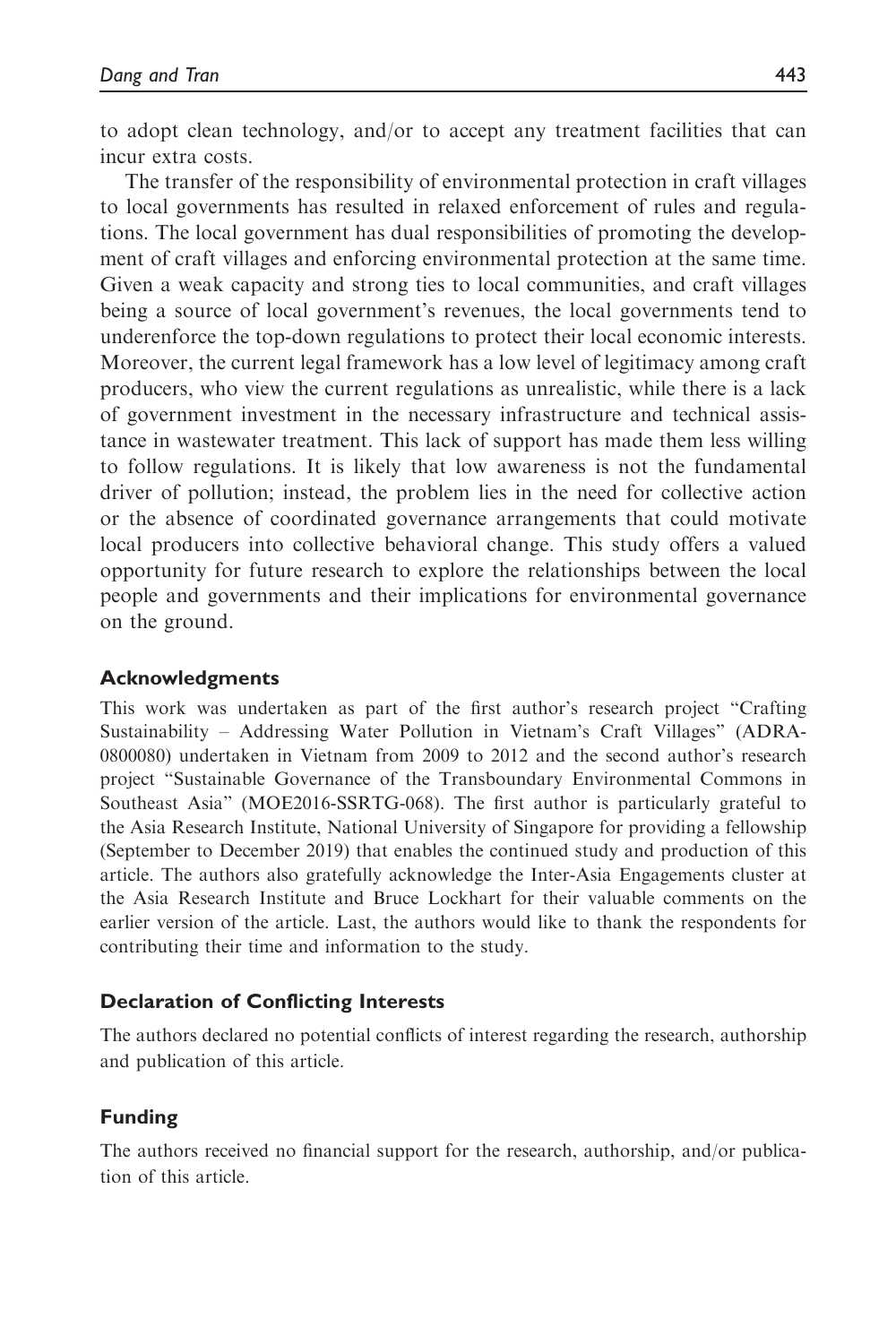#### ORCID iD

Thong A. Tran  $\Box$  <https://orcid.org/0000-0001-9779-713X>

#### **Notes**

- 1. The government differentiates between a traditional and nontraditional or "new" craft villages. A traditional craft is one that has existed for at least 50 years, reflects Vietnamese cultural identity, is practiced by at least one well-known artisan in the village, or is incorporated in the village name. In contrast, a new craft village is one that has been recently established in response to new market demand and the availability of input materials (MONRE, 2008).
- 2. This analogy illustrates the changing nature of the river due to the heavy pollution caused by the discharge of wastewater from industrial clusters or enterprises operating nearby.

#### References

- Anh, N. H. (2011). Liệu cụm công nghiệp ngành nghề nông thôn có phải là giải pháp cho các cơ sở gây ô nhiệm trong làng nghệ? [Are rural industrial clusters a solution to polluting enterprises in craft villages?] Vietnam Environment Administration Magazine,  $(2), 9-10.$
- Anh, T. (2015). Hà Nội: Buông lỏng quản lý, đất sản xuất làng nghề biẽn tướng thành la liệt biệt thự, nhà  $\dot{\sigma}$  [Hanoi: Without proper management, craft villages land gets converted into myriad villas and accommodations]. [https://dantri.com.vn/ban-doc/ha-noi](https://dantri.com.vn/ban-doc/ha-noi-buong-long-quan-ly-dat-san-xuat-lang-nghe-bien-tuong-thanh-la-liet-biet-thu-nha-o-1438225447.htm)[buong-long-quan-ly-dat-san-xuat-lang-nghe-bien-tuong-thanh-la-liet-biet-thu-nha-o-](https://dantri.com.vn/ban-doc/ha-noi-buong-long-quan-ly-dat-san-xuat-lang-nghe-bien-tuong-thanh-la-liet-biet-thu-nha-o-1438225447.htm)[1438225447.htm](https://dantri.com.vn/ban-doc/ha-noi-buong-long-quan-ly-dat-san-xuat-lang-nghe-bien-tuong-thanh-la-liet-biet-thu-nha-o-1438225447.htm)
- Bazeley, P., & Jackson, K. (2013). *Qualitative data analysis with NVivo*. Sage Publications.
- Benedikter, S., Waibel, G., Birtel, S., & Tran, B. T. (2013). Local entrepreneurship in Vietnam's rural transformation. A case study from the Mekong Delta. Munich Personal RePEc Archive.<https://mpra.ub.uni-muenchen.de/49866/>
- Bui, C. T., & Hoang, M. D. (2011). *Tông quan về công tác bảo về môi trường làng nghề ở* Việt Nam [Overview of environmental protection in craft villages in Vietnam]. Vietnam Environment Administration Magazine, (2), 1–5.
- Chi, K. (2017a). Ministry seeks higher budget for environmental protection. [https://](https://english.vietnamnet.vn/fms/environment/188530/ministry-seeks-higher-budget-for-environmental-17.protection.html) [english.vietnamnet.vn/fms/environment/188530/ministry-seeks-higher-budget-for](https://english.vietnamnet.vn/fms/environment/188530/ministry-seeks-higher-budget-for-environmental-17.protection.html)[environmental-17.protection.html](https://english.vietnamnet.vn/fms/environment/188530/ministry-seeks-higher-budget-for-environmental-17.protection.html)
- Chi, M. (2017b). Cán bộ môi trường yếu và thiếu. [https://baotainguyenmoitruong.vn/moi](https://baotainguyenmoitruong.vn/moi-truong/can-bo-moi-truong-thieu-va-yeu-1151991.html)[truong/can-bo-moi-truong-thieu-va-yeu-1151991.html](https://baotainguyenmoitruong.vn/moi-truong/can-bo-moi-truong-thieu-va-yeu-1151991.html)
- Dang, K. C. (2011). Đánh giá một số mô hình công nghệ đã được áp dụng tại làng nghề Việt Nam [Assessment of some treatment models applied in craft villages in Vietnam]. Vietnam Environment Administration Magazine, (2), 11–13.
- Dang, K. C., Nguyen, N. L., & Tran, L. M. (2005). Làng nghề Việt Nam và môi trường [Vietnam's craft villages and environment]. Publishing House of Science and Technology.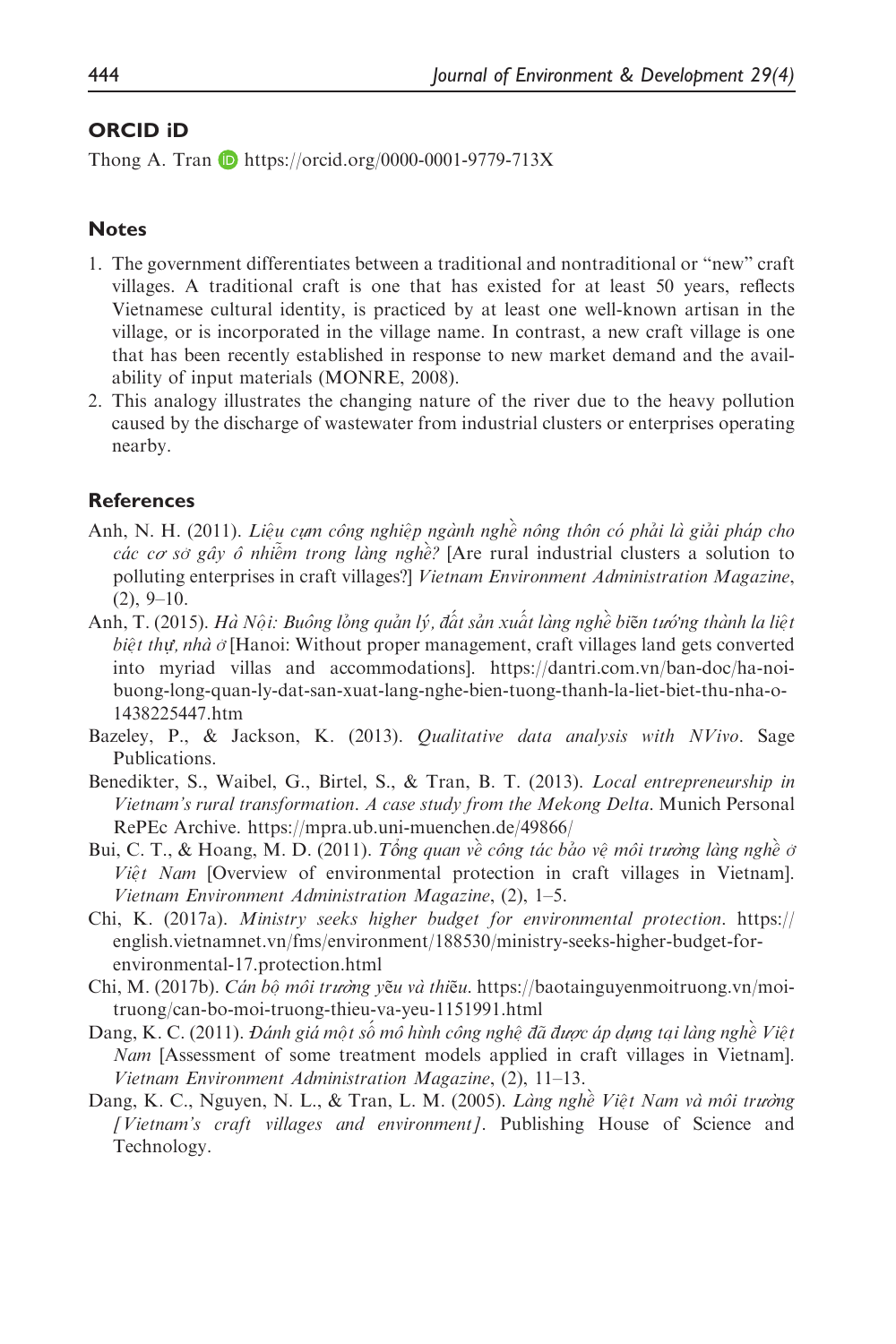- Dang, T., Mahanty, S., & Van, N. T. (2010). Vietnam's craft villages and water pollution: A review of previous research. Working paper for the project crafting sustainability: Addressing water pollution from Vietnam's craft villages. The Australian National University.
- Dang, T. D. (2010). Post-1975 land reform in Southern Vietnam: How local actions and responses affected national policy. Journal of Vietnamese Studies, 5(3), 72–105.
- Dang, T. D., & Mahanty, S. (2010). The complexity of addressing water quality in Vietnam's craft villages [Paper presentation]. IASC-2010 North American Regional Conference, Arizona State University.
- Dang, T. D., Mahanty, S., & Mackay, S. (2013). "Living with pollution." Critical Asian Studies, 45(4), 643–669.
- DiGregorio, M. R. (2008). Iron works: Excavating alternative futures in a Northern Vietnamese craft village [Unpublished thesis]. University of California.
- Dung, T. (2016). Ministry: SMEs contribute 45% of GDP. [https://english.thesaigontimes.vn/](https://english.thesaigontimes.vn/47002/Ministry-SMEs-contribute-45-of-GDP.html) [47002/Ministry-SMEs-contribute-45-of-GDP.html](https://english.thesaigontimes.vn/47002/Ministry-SMEs-contribute-45-of-GDP.html)
- Hoai, N. (2016). Ch5% cụm công nghiệp có xử lý nước thải tập trung [Only 5 industrial clusters are equipped with concentrated waste water treatment systems]. [https://www.](https://www.tienphong.vn/xa-hoi/chi-5-cum-cong-nghiep-co-xu-ly-nuoc-thai-tap-trung-1071716.tpo) [tienphong.vn/xa-hoi/chi-5-cum-cong-nghiep-co-xu-ly-nuoc-thai-tap-trung-1071716.](https://www.tienphong.vn/xa-hoi/chi-5-cum-cong-nghiep-co-xu-ly-nuoc-thai-tap-trung-1071716.tpo) [tpo](https://www.tienphong.vn/xa-hoi/chi-5-cum-cong-nghiep-co-xu-ly-nuoc-thai-tap-trung-1071716.tpo)
- Hsieh, H.-F., & Shannon, S. E. (2005). Three approaches to qualitative content analysis. Qualitative Health Research, 15(9), 1277–1288.
- Institute for Policy and Strategy for Agriculture and Rural Development. (2018).  $X \hat{a}y$ dựng nông thôn mới từ phong trào " $M$ ỗi làng một sản phẩm" [Building new rural areas from the "One Village, One Product" campaign]. [http://ipsard.gov.vn/news/newsde](http://ipsard.gov.vn/news/newsdetail.asp?targetID=4999)  $tail.$ asp?targetID = 4999
- International Trade Administration. (2019). Environmental and pollution control equipment and services. [https://www.export.gov/article?id=Vietnam-Environmental-and-](https://www.export.gov/article?id=Vietnam-Environmental-and-Pollution-Control-Equipment-and-Services)[Pollution-Control-Equipment-and-Services](https://www.export.gov/article?id=Vietnam-Environmental-and-Pollution-Control-Equipment-and-Services)
- Kerkvliet, B. (2006). Agricultural land in Vietnam: Markets tempered by family, community and socialist practices. Agrarian Change, 6(3), 285–305.
- Khong, V. T. (2013). Môi trường làng nghề nông thôn tinh Bắc Ninh Thực trạng và giải *pháp* [Environments of rural craft villages in Bac Ninh province – Current status and solutions]. Social Sciences and Humanities.
- Kinghan, C., & Newman, C. (2017). The rural non-farm economy. In F. Tarp (Ed.), Growth, structural transformation, and rural change in Viet Nam: A rising dragon on the move (p. 91). Oxford University Press.
- Knowledge Economy Index and the World Bank. (2003). Environmental management for traditional craft villages in Vietnam. [http://siteresources.worldbank.org/](http://siteresources.worldbank.org/INTEAPREGTOPENVIRONMENT/Resources/Envi_Man_Craft_Viet.pdf) [INTEAPREGTOPENVIRONMENT/Resources/Envi\\_Man\\_Craft\\_Viet.pdf](http://siteresources.worldbank.org/INTEAPREGTOPENVIRONMENT/Resources/Envi_Man_Craft_Viet.pdf)
- Konstadakopulos, D. (2008). Environmental and resource degradation associated with small-scale enterprise clusters in the Red River Delta of Northern Vietnam. Geographical Research, 46(1), 51–61.
- Loi, D. V. (2011). Nguồn lực cho bảo vệ môi trường làng nghề: Thực trạng và giải pháp [Resources for environmental protection in craft villages: Current status and solutions]. Vietnam Environment Administration Magazine, (2), 6–8.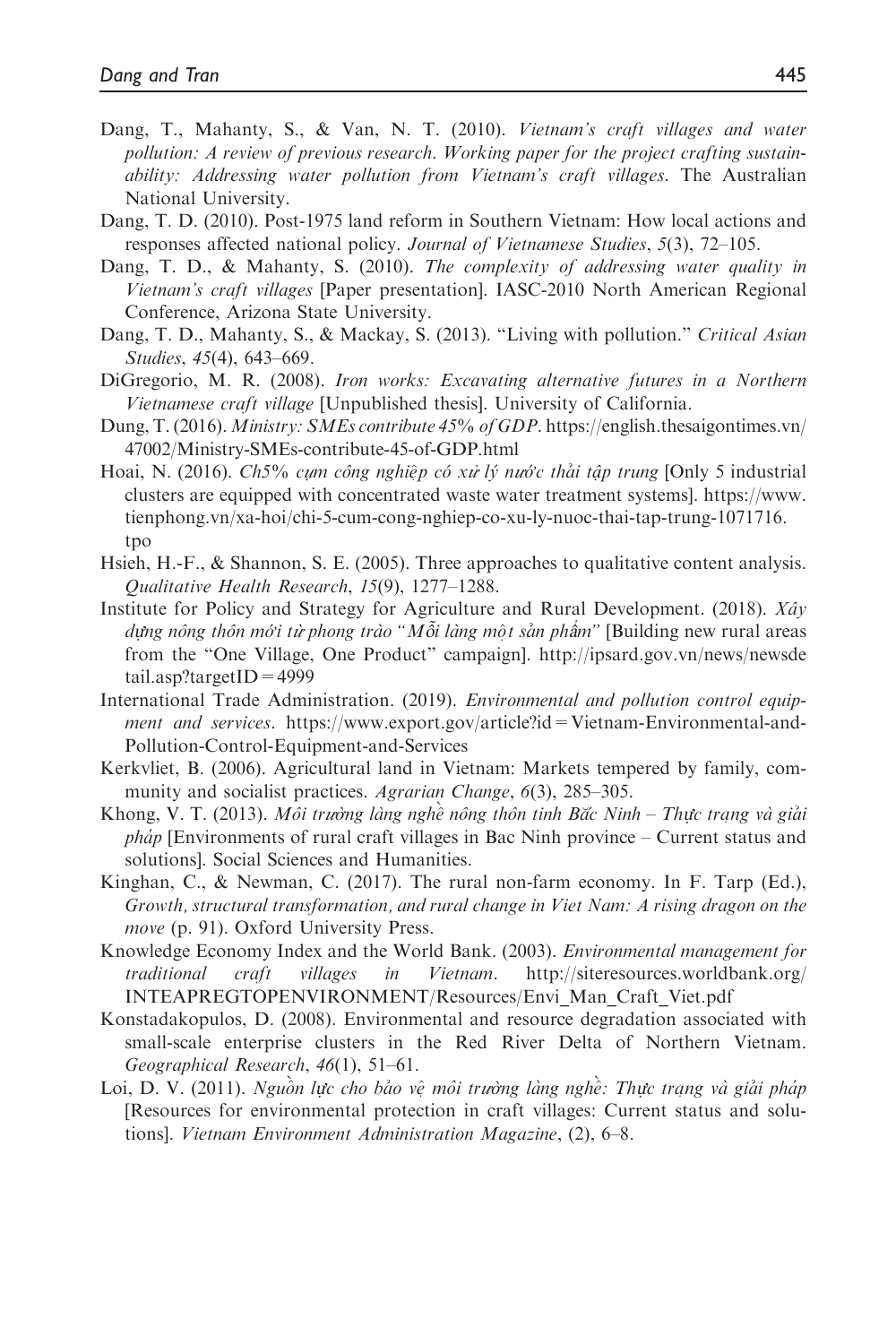- Mahanty, S., & Dang, T. D. (2013). Crafting sustainability? The potential and limits of institutional design in managing water pollution from Vietnam's craft villages. Society & Natural Resources, 26(6), 717–732.
- Ministry of Agriculture and Rural Development and the Japan International Cooperation Agency. (2003). Study of artisan development for rural industrialisation in Vietnam.
- Ministry of Natural Resources and Environment. (2008). Environment report of Vietnam, 2008: Craft village environment.
- Ministry of Natural Resources and Environment. (2014). Báo cáo môi trường quốc gia  $2014$ : Môi trường nông thôn [Environmental assessment report of 2014: Rural environment].
- Nghiem, D. X. (2010). Một số chính sách chủ yẽu phát triển bền vững làng nghề ở Việt Nam [Several main policies for sustainable development in Vietnam's craft villages]. Central Institute for Economic Mangement.
- Nguyen, Q. A., Sullivan Mort, G., & D'Souza, C. (2015). Vietnam in transition: SMEs and the necessitating environment for entrepreneurship development. Entrepreneurship & Regional Development, 27(3–4), 154–180.
- Nguyen, T. T. A., Luu, M. D., & Trinh, D. C. (2016). The evolution of Vietnamese industry. In C. Newman, J. Page, J. Rand, A. Shimeles, M. Söderbom,  $\&$  F. Tarp (Eds.), Manufacturing transformation: Comparative studies of industrial development in Africa and emerging Asia (pp. 235–256). Oxford University Press.
- Nguyen, V. H., Kant, S., & Maclaren, V. (2004). The contribution of social captial to household welfare in a paper-recycling craft village in Vietnam. Journal of Environment & Development, 13(4), 371–399.
- Nguyen, X. H. (2018). Công nghiệp hóa nông thôn thông qua phát triển các cụm công nghiệp làng nghề: Nghiên cứu trường hợp tại các cụm công nghiệp làng nghề ở Bắc Ninh *và Hà Tây* [Rural industrialization through industrial clusters of craft villages: Case studies of industrial clusters in Bac Ninh and Ha Tay]. Vietnam Academy of Agriculture Sciences (VAAS).
- O'Rourke, D. (2004). Community-driven regulation: Balancing development and the environment in Vietnam. The MIT Press.
- Phong Khe Commune People's Committee. (2009). Báo cáo tình hình phát triển công nghiệp làng nghề xã Phong Khe [Report on development situation of Phong Khe craft villages].
- Phong, V. (2018). *Làng giấy Phong Khê gồng mình chống chọi với căn bệnh ung thư* [Paper<br>villages in Phong K be are struggling with cancerl, http://toguog.yn/Thoi.su/lang.giay. villages in Phong Khe are struggling with cancer]. [http://toquoc.vn/Thoi\\_su/lang-giay](http://toquoc.vn/Thoi_su/lang-giay-phong-khe-gong-minh-chong-choi-voi-can-benh-ung-thu-349691.html)[phong-khe-gong-minh-chong-choi-voi-can-benh-ung-thu-349691.html](http://toquoc.vn/Thoi_su/lang-giay-phong-khe-gong-minh-chong-choi-voi-can-benh-ung-thu-349691.html)
- Phu, M. (2018). Đẩy mạnh xử lý ô nhiễm môi trường làng nghề [Promoting the treatment of environmental pollution in craft villages]. [http://hanoimoi.com.vn/Tin-tuc/Xa-hoi/](http://hanoimoi.com.vn/Tin-tuc/Xa-hoi/907922/day-manh-xu-ly-o-nhiem-moi-truong-lang-nghe) [907922/day-manh-xu-ly-o-nhiem-moi-truong-lang-nghe](http://hanoimoi.com.vn/Tin-tuc/Xa-hoi/907922/day-manh-xu-ly-o-nhiem-moi-truong-lang-nghe)
- Phu, M. (2019). *Bàn giải pháp xử lý ô nhiễm môi trường cho làng nghề* [Solutions towards addressing environmental pollution in craft villages]. [http://www.hanoimoi.com.vn/](http://www.hanoimoi.com.vn/tin-tuc/Khoa-hoc/943430/ban-giai-phap-xu-ly-o-nhiem-moi-truong-cho-lang-nghe) [tin-tuc/Khoa-hoc/943430/ban-giai-phap-xu-ly-o-nhiem-moi-truong-cho-lang-nghe](http://www.hanoimoi.com.vn/tin-tuc/Khoa-hoc/943430/ban-giai-phap-xu-ly-o-nhiem-moi-truong-cho-lang-nghe)
- Sanders, A. P., Miller, S. K., Nguyen, V., Kotch, J. B., & Fry, R. C. (2014). Toxic metal levels in children residing in a smelting craft village in Vietnam: A pilot biomonitoring study. BMC Public Health, 14(1), 114.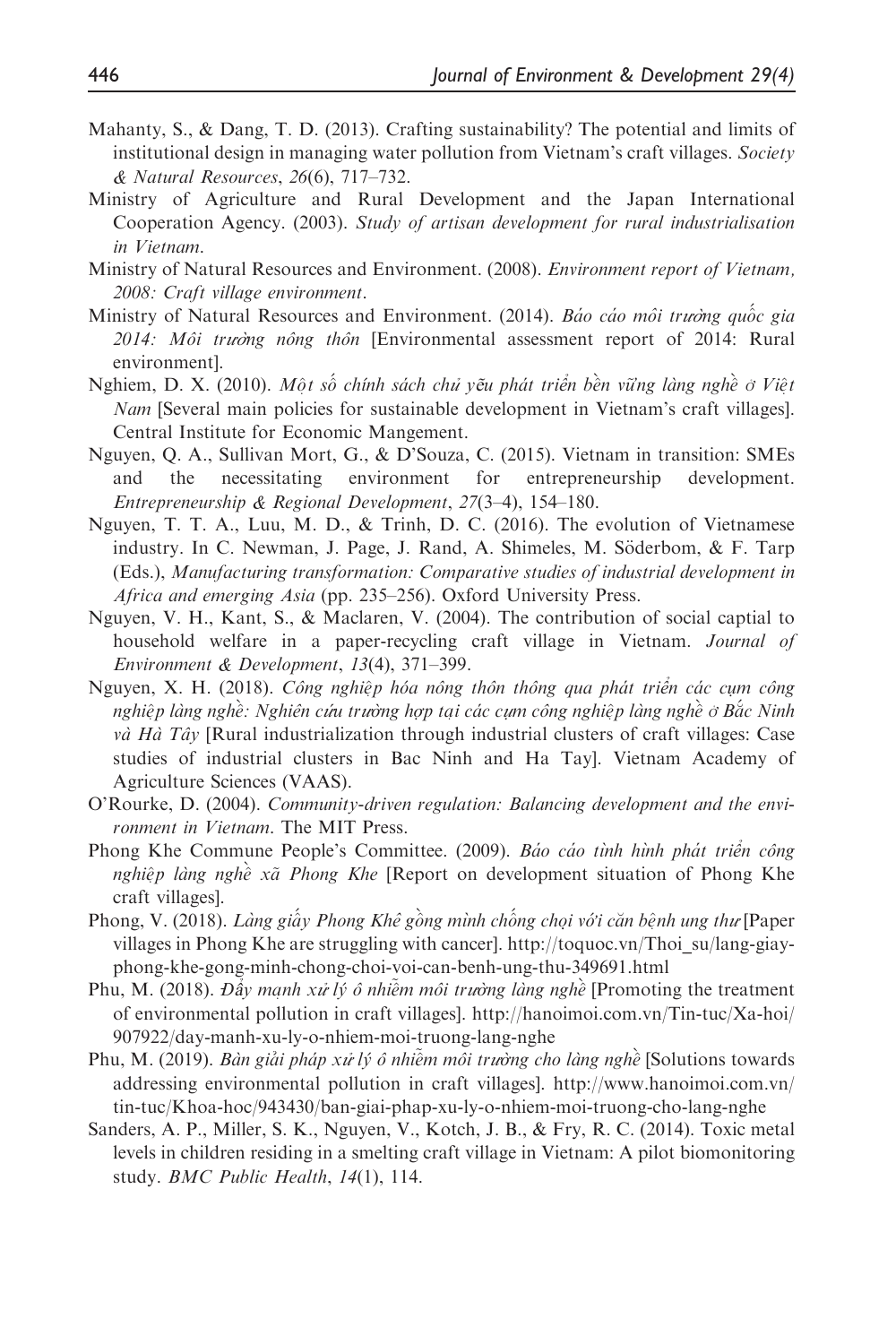- Spitzenpfeil, A. (1999). Craft villages in Vietnam's economic tranformation process. In B. D. Houben (Ed.), Vietnam villages in transition (pp. 121–154). Department of Southeast Asian Studies, Pasau University.
- Suu, N. V. (2007). Contending views and conflicts over land in Vietnam's Red River Delta. Journal of Southeast Asian Studies, 38(2), 309–334.
- Linh, T. (2018). Lời kêu cứu từ những dòng sông bị bức tử [Calls for help from dead rivers]. [https://dantri.com.vn/dien-dan/loi-keu-cuu-tu-nhung-dong-song-dang-bi-buc](https://dantri.com.vn/dien-dan/loi-keu-cuu-tu-nhung-dong-song-dang-bi-buc-tu-20180809221441941.htm)[tu-20180809221441941.htm](https://dantri.com.vn/dien-dan/loi-keu-cuu-tu-nhung-dong-song-dang-bi-buc-tu-20180809221441941.htm)
- Tran, C. D., & Salhofer, S. P. (2016). Analysis of recycling structures for e-waste in Vietnam. Journal of Material Cycles and Waste Management, 20(1), 110–126.
- Trieu, T., & An, K. (2018). *Làng giấy Phong Khê Bắc Ninh: Lựa chọn kinh tế hay môi*<br>trưởng Paper villagers in Phong Khe Bạc Ninh: Opting for economics or environtrư<sup>ờ</sup>ng [Paper villagers in Phong Khe - Bac Ninh: Opting for economics or environment?]. [https://www.moitruongvadothi.vn/moi-truong/khu-cong-nghiep/lang-giay-ph](https://www.moitruongvadothi.vn/moi-truong/khu-cong-nghiep/lang-giay-phong-khe-bac-ninh-lua-chon-kinh-te-hay-moi-truongky-1-a25741.html) [ong-khe-bac-ninh-lua-chon-kinh-te-hay-moi-truongky-1-a25741.html](https://www.moitruongvadothi.vn/moi-truong/khu-cong-nghiep/lang-giay-phong-khe-bac-ninh-lua-chon-kinh-te-hay-moi-truongky-1-a25741.html)
- Trung, K. (2011). *Dân làng nghề bị giảm 10 năm tuổi thọ vì ô nhiễm* [Craft villagers are<br>exposed to the reduction of 10 years of age due to pollution] http://vietnamnet.yn/yn/ exposed to the reduction of 10 years of age due to pollution]. [http://vietnamnet.vn/vn/](http://vietnamnet.vn/vn/thoi-su/dan-lang-nghe-bi-giam-10-nam-tuoi-tho-vi-o-nhiem-32487.html) [thoi-su/dan-lang-nghe-bi-giam-10-nam-tuoi-tho-vi-o-nhiem-32487.html](http://vietnamnet.vn/vn/thoi-su/dan-lang-nghe-bi-giam-10-nam-tuoi-tho-vi-o-nhiem-32487.html)
- Truong, M., & Thi, D. (2018). Làng giấy Phong Khê Bắc Ninh: Lựa chọn kinh tế hay môi trường [Paper villagers in Phong Khe Bạc Ninh: Opting for economics or environtrường [Paper villagers in Phong Khe - Bac Ninh: Opting for economics or environment?]. [http://www.moitruongvadothi.vn/moi-truong/khu-cong-nghiep/lang-giay-ph](http://www.moitruongvadothi.vn/moi-truong/khu-cong-nghiep/lang-giay-phong-khe-bac-ninh-lua-chon-kinh-te-hay-moi-truongky-1-a25741.html) [ong-khe-bac-ninh-lua-chon-kinh-te-hay-moi-truongky-1-a25741.html](http://www.moitruongvadothi.vn/moi-truong/khu-cong-nghiep/lang-giay-phong-khe-bac-ninh-lua-chon-kinh-te-hay-moi-truongky-1-a25741.html)
- Tuan, T. (2018). Tiếng kêu cứu từ nơi tận cùng ô nhiệm [Call for help from extreme pollution areas]. [https://laodong.vn/phong-su/tieng-keu-cuu-tu-noi-tan-cung-o-nh](https://laodong.vn/phong-su/tieng-keu-cuu-tu-noi-tan-cung-o-nhiem-615914.ldo) [iem-615914.ldo](https://laodong.vn/phong-su/tieng-keu-cuu-tu-noi-tan-cung-o-nhiem-615914.ldo)
- Vietnamnet. (2017a). Business in Brief 1/6. [http://m.english.vietnamnet.vn/fms/business/](http://m.english.vietnamnet.vn/fms/business/179503/business-in-brief-1-6.html) [179503/business-in-brief-1-6.html](http://m.english.vietnamnet.vn/fms/business/179503/business-in-brief-1-6.html)
- Vietnamnet. (2017b). Viet Nam's craft villages harm the environment. [https://english.vietnam](https://english.vietnamnet.vn/fms/environment/179749/viet-nam-s-craft-villages-harm-the-environment.html) [net.vn/fms/environment/179749/viet-nam-s-craft-villages-harm-the-environment.html](https://english.vietnamnet.vn/fms/environment/179749/viet-nam-s-craft-villages-harm-the-environment.html)
- Vu, H. N. & Doan, Q. H. (2015). Innovation and performance of enterprises: The case of SMEs in Vietnam (MPRA Paper No. 70589). Munich Personal RePEc Archive.
- World Bank. (2005). Accelerating Vietnam's rural development: Growth, equity and diversification. The World Bank in East Asia Pacific.
- World Bank. (2016). Vietnam 2035: Toward prosperity, creativity, equity, and democracy.
- World Bank. (2018). Taking stock: An update on Vietnam's recent economic developments.

#### Author Biographies

Trung D. Dang completed his PhD in political science at the Australian National University in 2008. After his PhD, he worked as a postdoctoral and visiting fellow at the Australian National University from 2019 to 2015. His research interest includes state–society relations, political ecology, and land-use change in the context of Vietnam. He is a senior lecturer in Vietnamese at the Australian Defence Force School of Languages, Victoria. In 2018, he was awarded a visiting fellowship at Asia Research Institute, National University of Singapore, where he prepared this article.